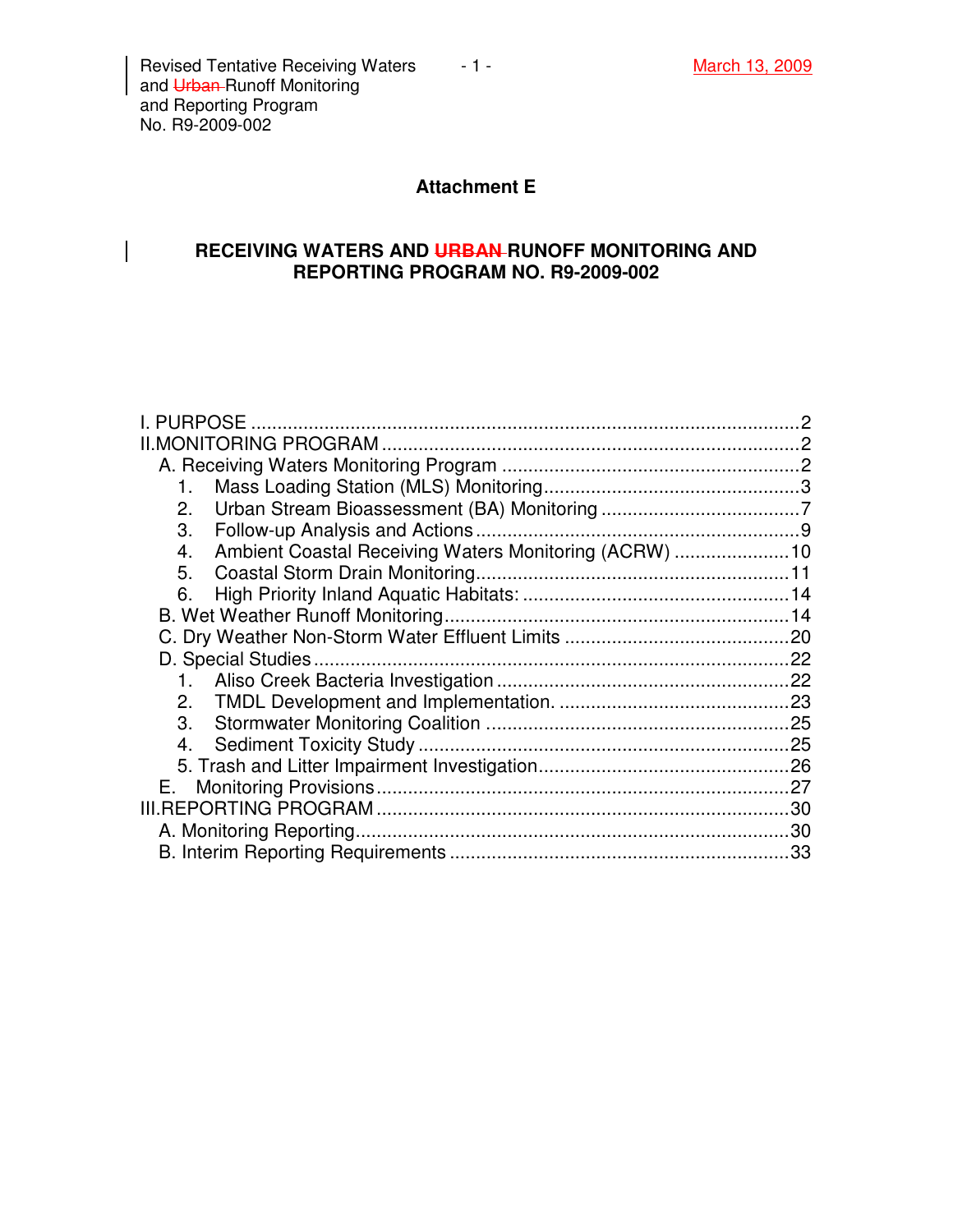# **I. PURPOSE**

- A. This Receiving Waters and Urban-Runoff Monitoring and Reporting Program is intended to meet the following goals:
	- 1. Assess compliance with Order No. R9-2009-002;
	- 2. Measure and improve the effectiveness of the Copermittees' urban runoff management programs;
	- 3. Assess the chemical, physical, and biological impacts to receiving waters resulting from urban runoff discharges;
	- 4. Characterize *urban* runoff discharges;
	- 5. Identify sources of specific pollutants;
	- 6. Prioritize drainage and sub-drainage areas that need management actions;
	- 7. Detect and eliminate illicit discharges and illicit connections to the MS4; and
	- 8. Assess the overall health of receiving waters.
	- 9. Provide information to implement required BMP improvements
- B. In addition, this Receiving Waters and Urban-Runoff Monitoring and Reporting Program is designed to answer the following core management questions1:
	- 1. Are conditions in receiving waters protective, or likely to be protective, of beneficial uses?
	- 2. What is the extent and magnitude of the current or potential receiving water problems?
	- 3. What is the relative urban-runoff contribution to the receiving water problem(s)?
	- 4. What are the sources of urban-runoff that contribute to receiving water problem(s)?
	- 5. Are conditions in receiving waters getting better or worse?

# **II. MONITORING PROGRAM**

# **A. Receiving Waters Monitoring Program**

Each Copermittee must collaborate with the other Copermittees to develop, conduct, and report on a year-round watershed based Receiving Waters Monitoring Program. The monitoring program design, implementation, analysis, assessment, and reporting must be conducted on a watershed basis for each of the watershed management areas. The

 $\overline{1}$ <sup>1</sup> Core management questions from "Model Monitoring Program for Municipal Separate Storm Sewer Systems in Southern California: A report from the Stormwater Monitoring Coalition's Model Monitoring Technical Committee." Technical Report No. 419. August 2004.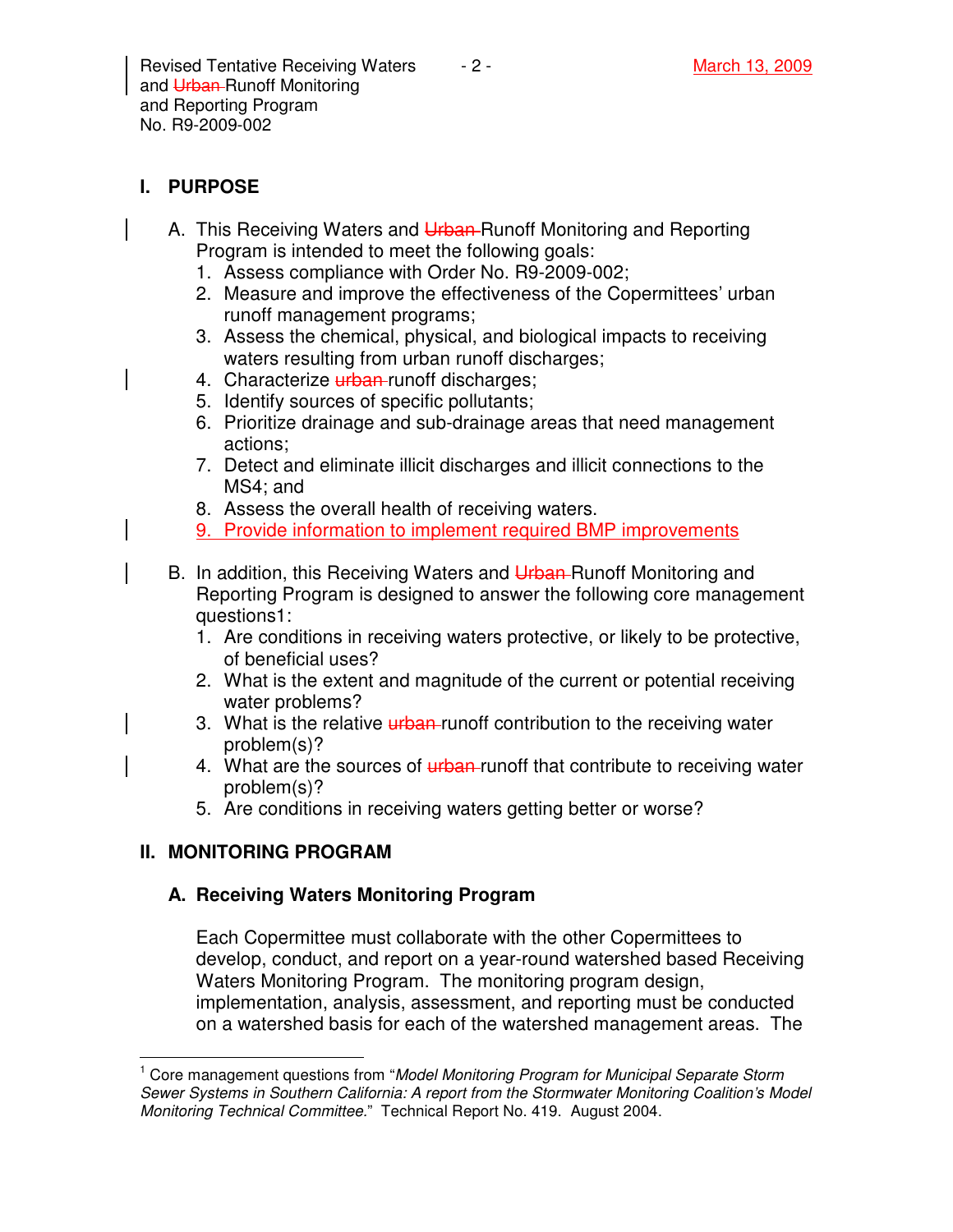monitoring program must be designed to meet the goals and answer the questions listed in section I above. The monitoring program must include the following components:

#### **1. MASS LOADING STATION (MLS) MONITORING**

- a. Locations: The following existing mass loading stations must continue to be monitored: Laguna Canyon, Aliso Creek, San Juan Creek, Trabuco Creek, Prima Deshecha Channel, and Segunda Deshecha Channel. The mass loading stations must be monitored at the frequency identified in Table 1.
- b. Frequency: Each mass loading station to be monitored in a given year must be monitored twice during wet weather events and twice during dry weather flow conditions. The exception is the 2008-2009 monitoring year, which must include monitoring of all mass loading stations for only one wet weather flow event only if the Copermittees participate in Bight '08.
- c. Timing: Each mass loading station must be monitored for the first wet weather event of the season which meets the USEPA's criteria as described in 40 CFR 122.21(g)(7). Monitoring of the second wet weather event must be conducted after February 1. Dry weather mass loading monitoring events must be sampled at least three months apart between May and October. If flows are not evident in September or October for the second event, then sampling must be conducted during non-rain events in the wet weather season.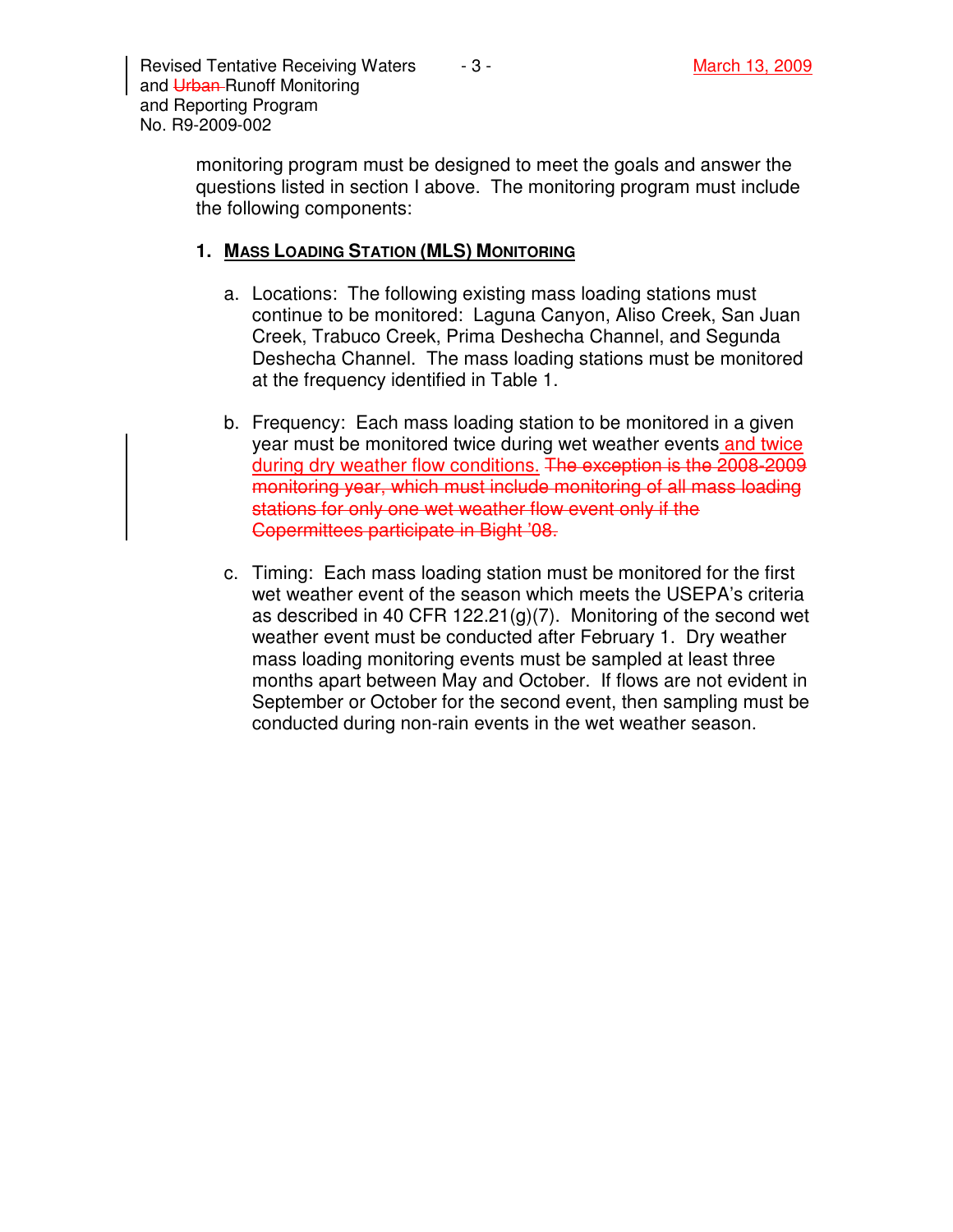Revised Tentative Receiving Waters  $\begin{array}{ccc} -4 & - & \end{array}$  March 13, 2009 and Urban-Runoff Monitoring and Reporting Program No. R9-2009-002

- d. Protocols: If practicable, the protocols for mass loading sampling and analysis should be SWAMP comparable. At a minimum, analytical methods, target reporting limits, and data reporting formats should be SWAMP comparable. If the mass loading sampling and analysis are determined to be impracticable with the SWAMP standards, the Copermittees must provide explanation and discussion to this effect in the Receiving Waters and Urban-Runoff Monitoring Annual Report. Wet weather samples may be timeweighted composites, collected for the duration of the entire runoff event, where practical, consistent with methods used by the Copermittees during for the Receiving Waters Monitoring Program conducted for Regional Board Order No. R9-2002-01. Where such monitoring is not practical, such as for large watersheds with significant groundwater recharge flows, composites must be collected at a minimum during the first 3 hours of flow. Dry weather event sampling may be time-weighted composites composed of 24 discrete hourly samples, whereby the mass loads of pollutants are calculated as the product of the composite sample concentration and the total volume of water discharged past the monitoring point during the time of sample collection.
	- (1) Automatic samplers must be used to collect samples from mass loading stations.
	- (2) Grab samples must be analyzed for temperature, pH, specific conductance, biochemical oxygen demand, oil and grease, total coliform, fecal coliform, and enterococcus.
- e. Copermittees must measure or estimate flow rates and volumes for each mass loading station sampling event in order to determine mass loadings of pollutants. Data from nearby USGS gauging stations may be utilized, or flow rates may be estimated in accordance with the USEPA Storm Water Sampling Guidance Document (EPA-833-B-92-001), Section 3.2.1.
- f. In the event that the required number of events is not sampled during one monitoring year at any given station, the Copermittees must submit, with the subsequent Receiving Waters Monitoring Annual Report, a written explanation for a lack of sampling data, including streamflow data from the nearest USGS gauging station.
- g. The following constituents must be analyzed for each monitoring event at each station: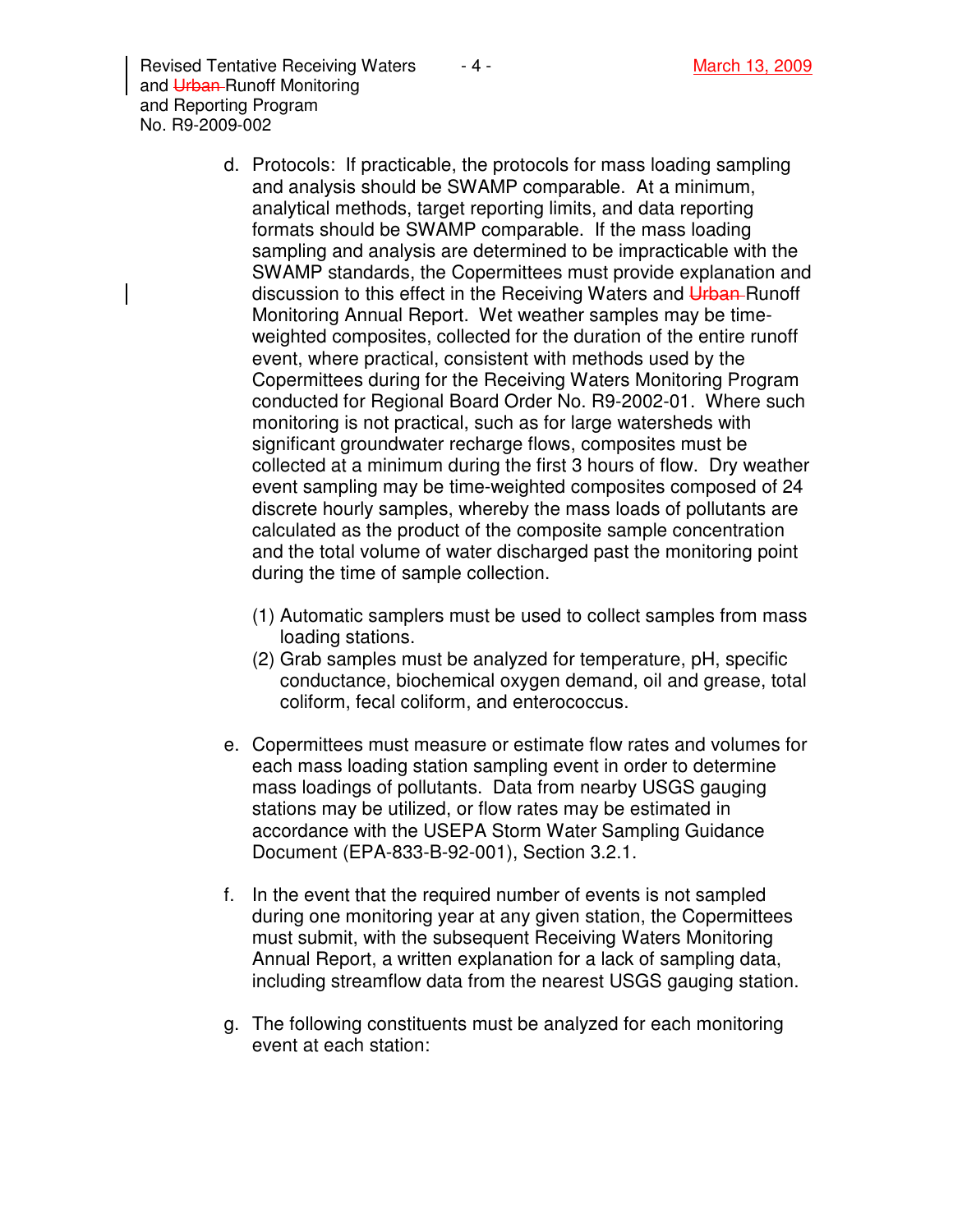Revised Tentative Receiving Waters 4.5 - And March 13, 2009 and Urban-Runoff Monitoring and Reporting Program No. R9-2009-002

Table 1. Analytical Testing for Mass Loading, Urban Stream Bioassessment, and Ambient Coastal Receiving Waters Stations

| <b>Conventionals, Nutrients,</b> |                                                                                     | <b>Pesticides</b> | <b>Metals (Total</b> | <b>Bacteriological</b> |
|----------------------------------|-------------------------------------------------------------------------------------|-------------------|----------------------|------------------------|
|                                  | <b>Hydrocarbons</b>                                                                 |                   | and Dissolved)       |                        |
| ٠                                | <b>Total Dissolved Solids</b>                                                       | Diazinon          | Arsenic              | <b>Total Coliform</b>  |
|                                  | <b>Total Suspended Solids</b>                                                       | Chlorpyrifos      | Cadmium              | <b>Fecal Coliform</b>  |
| ٠                                | Turbidity                                                                           | Malathion         | Chromium             | Enterococcus           |
|                                  | <b>Total Hardness</b>                                                               | Carbamates*       | Copper               |                        |
|                                  | pH                                                                                  | Pyrethroids*      | Lead                 |                        |
|                                  | Specific Conductance                                                                |                   | <b>Nickel</b>        |                        |
|                                  | Temperature                                                                         |                   | Selenium             |                        |
|                                  | Dissolved Oxygen                                                                    |                   | Zinc                 |                        |
|                                  | <b>Total Phosphorus</b>                                                             |                   |                      |                        |
|                                  | <b>Dissolved Phosphorus</b>                                                         |                   |                      |                        |
|                                  | Nitrite <sup>*</sup>                                                                |                   |                      |                        |
|                                  | Nitrate <sup>*</sup>                                                                |                   |                      |                        |
|                                  | Total Kjeldahl Nitrogen                                                             |                   |                      |                        |
|                                  | Ammonia                                                                             |                   |                      |                        |
|                                  | Biological Oxygen Demand,                                                           |                   |                      |                        |
|                                  | 5-day                                                                               |                   |                      |                        |
| ٠                                | <b>Chemical Oxygen Demand</b>                                                       |                   |                      |                        |
| $\bullet$                        | <b>Total Organic Carbon</b>                                                         |                   |                      |                        |
| $\bullet$                        | <b>Dissolved Organic Carbon</b>                                                     |                   |                      |                        |
| ٠                                | Methylene Blue Active                                                               |                   |                      |                        |
|                                  | <b>Substances</b>                                                                   |                   |                      |                        |
|                                  | Oil and Grease                                                                      |                   |                      |                        |
|                                  | Nitrate and nitrate may be combined and reported as nitrate + nitrite.              |                   |                      |                        |
|                                  | * Carbomete and Durethroid posticides must initially be menitored in Prime Deebeebe |                   |                      |                        |

Carbamate and Pyrethroid pesticides must initially be monitored in Prima Deshecha and Segunda Deshecha watersheds. If carbamate and/or pyrethroid pesticides are found to correlate with observed acute or chronic toxicity, then that pesticide must be added to all stations displaying toxicity.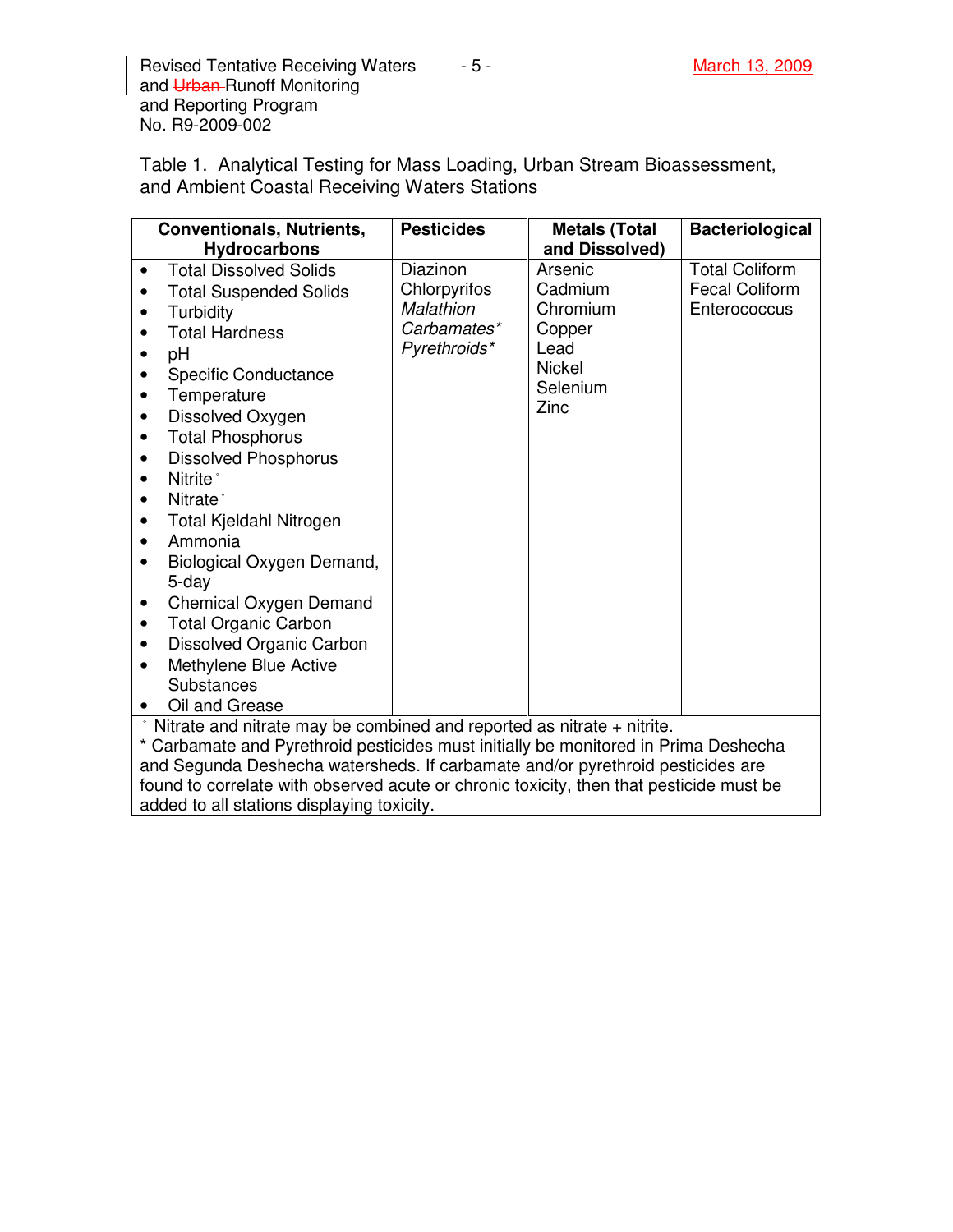Revised Tentative Receiving Waters  $\overline{a}$  - 6 - March 13, 2009 and Urban-Runoff Monitoring and Reporting Program No. R9-2009-002

> h. Toxicity testing must be conducted for each monitoring event at each station according to the following Table 2:

Table 2. Toxicity Testing for Mass Loading, Urban Stream Bioassessment, and Ambient Coastal Receiving Waters Stations

|                                                     | <b>Dry Weather Flows</b>              |                                           | <b>Storm Water Flows</b>              |                                           |
|-----------------------------------------------------|---------------------------------------|-------------------------------------------|---------------------------------------|-------------------------------------------|
| Program<br>Component                                | <b>Freshwater</b><br><b>Organisms</b> | <b>Estuarine</b><br>& Marine<br>Organisms | <b>Freshwater</b><br><b>Organisms</b> | <b>Estuarine</b><br>& Marine<br>Organisms |
| Mass Loading                                        | 2 chronic<br>2 acute                  | 1 chronic**                               | 2 acute                               | 2 chronic<br>1 acute                      |
| Urban Stream<br><b>Bioassessment</b>                | 2 chronic*<br>2 acute <sup>*</sup>    | n/a                                       | n/a                                   | n/a                                       |
| Ambient<br>Coastal<br>Receiving<br>Waters           | n/a                                   | 2 chronic<br>1 acute                      | n/a                                   | 2 chronic<br>1 acute                      |
| Sediment<br><b>Toxicity</b><br><b>Special Study</b> | chronic<br><u>1 acute</u> 1           | n/a                                       | <u>n/a</u>                            | n/a                                       |

#### Table Notes

\* Urban Stream Bioassessment on Aliso Creek must also include use of Pimephales promelas (fathead minnow) for chronic and acute toxicity testing.

\*\* Dry weather toxicity monitoring at a mass loading station may be omitted if either (a) the channel flows are diverted year-round in dry weather conditions to the sanitary sewer for treatment; or (b) dry weather toxicity with marine species is occurring at an Ambient Coastal Waters Receiving station where that channel reaches the Pacific Ocean.

Species Notes:

1. Freshwater acute toxicity testing must include Hyalella azteca.

2. Acute toxicity for may be determined during the course of chronic toxicity monitoring per U.S. EPA protocols.

3. Americamysis bahia may be used as a marine test organism if Holmesimysis costata cannot reasonably be obtained. The use of, and justification for, of A. bahia must be clearly reported in each Monitoring Report.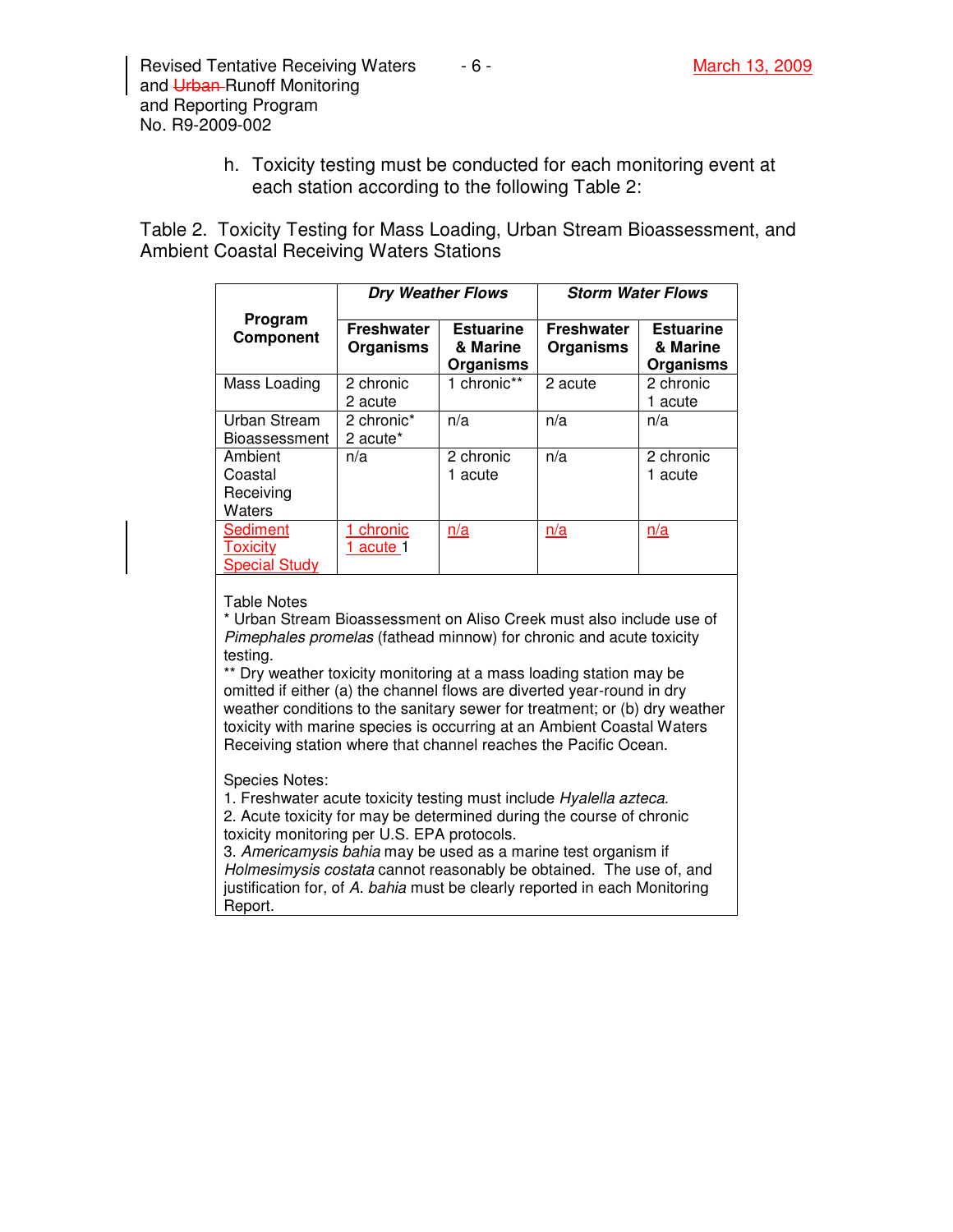i. The presence of acute toxicity must be determined in accordance with USEPA protocol (EPA-821-R-02-012). The presence of chronic freshwater toxicity must be determined in accordance with USEPA protocol (EPA-821-R-02-013). The presence of chronic marine toxicity must be determined in accordance with USEPA guidance EPA 600/R95/136, except for chronic mysid tests that must be conducted in accordance with USEPA protocol EPA-821-R-02-014.

### **2. Urban Stream Bioassessment (BA) Monitoring**

Copermittees must conduct Urban Stream Bioassessment Monitoring using a triad of indicators to assess the condition of biological communities in freshwater, urban receiving waters.

- a. Locations: At a minimum, the program shall consist of station identification, sampling, monitoring, and analysis of data for six bioassessment stations in order to determine the biological and physical integrity of urban streams within the County of Orange. At least one urban bioassessment station shall be located within each watershed management area. In addition to the urban stream bioassessment stations, three reference bioassessment stations shall be identified, sampled, monitored, and analyzed. Locations of reference stations must be identified according to protocols outlined in "A Quantitative Tool for Assessing the Integrity of Southern Coastal California Streams," by Ode, et al. 2005. $2$
- b. Frequency: Bioassessment stations must be monitored in May or June (to represent the influence of wet weather on the communities) and September or October (to represent the influence of dry weather flows on the communities). The timing of monitoring of bioassessment stations must coincide with dry weather monitoring of mass loading stations and Inland Aquatic Habitat stations.

 2 Ode, et al. 2005. "A Quantitative Tool for Assessing the Integrity of Southern Coastal California Streams." Environmental Management. Vol. 35, No. 1, pp. 1-13.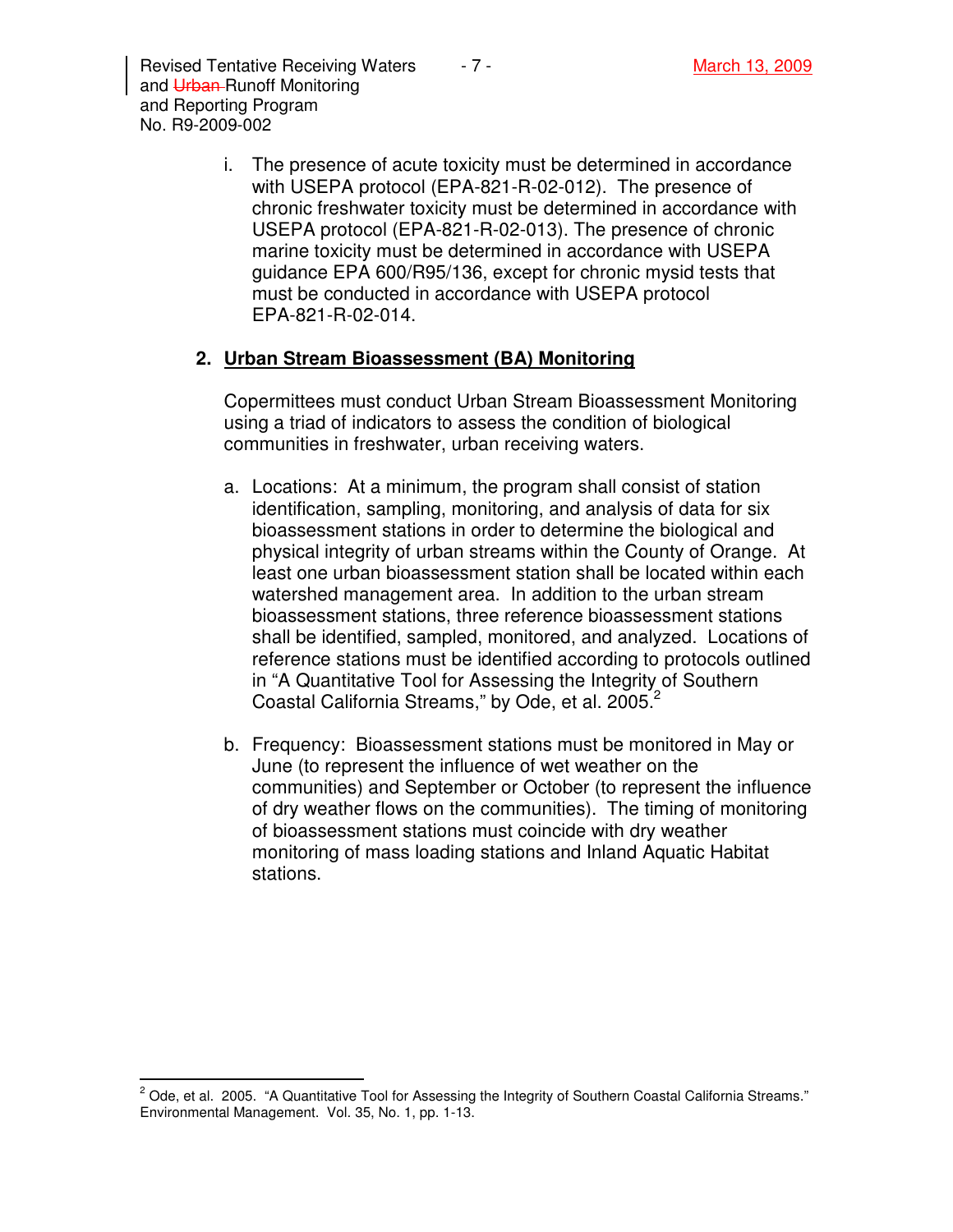Revised Tentative Receiving Waters  $\overline{\phantom{a}}$  - 8 -  $\overline{\phantom{a}}$  March 13, 2009 and Urban-Runoff Monitoring and Reporting Program No. R9-2009-002

- (1) Alternative Frequency Plan / Special Studies: Upon approval of the Regional Board Executive Officer, the Copermittees may omit one of the annual bioassessment events and direct the saved resources toward specified special studies of the effects of physical habitat modification on the WARM, WILD, and/or COLD beneficial uses of inland receiving waters. Each special study must be able to produce a final report within 24 months after approval of the Executive Officer.
- c. Parameters / Methods: The triad of indicators for urban stream bioassessment monitoring must include bioassessment, aquatic chemistry, and aqueous toxicity.
	- (1) Aquatic chemistry and aqueous toxicity must be conducted using the same parameters and methods as the mass loading station monitoring, with the addition of pyrethroid pesticides.
	- (2) Bioassessment analysis procedures must include calculation of the Index of Biotic Integrity (IBI) for benthic macroinvertebrates for all bioassessment stations, as outlined in "A Quantitative Tool for Assessing the Integrity of Southern Coastal California Streams," by Ode, et al. 2005.
	- (3) Monitoring of bioassessment stations must be conducted according to bioassessment procedures developed by the Surface Water Ambient Monitoring Program (SWAMP), as amended. $^3$

 3 Ode, P.R.. 2007. Standard operating procedures for collecting macroinvertebrate samples and associated physical and chemical data for ambient bioassessments in California. California State Water Resources Control Board Surface Water Ambient Monitoring Program (SWAMP) Bioassessment SOP 001.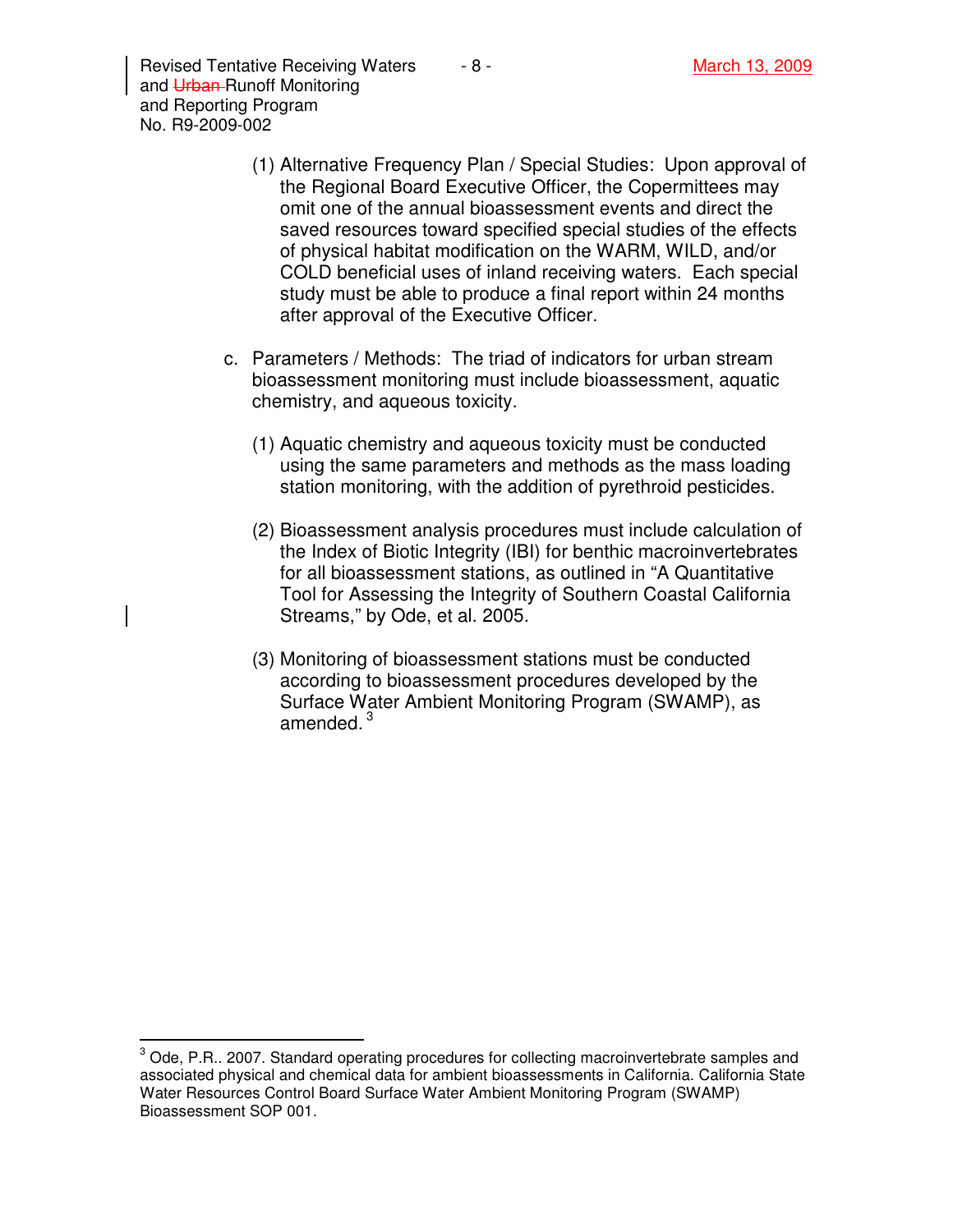Revised Tentative Receiving Waters  $-9 -$  March 13, 2009 and Urban-Runoff Monitoring and Reporting Program No. R9-2009-002

- (4) Beginning no later than Spring 2010, Monitoring of bioassessment stations must incorporate assessment of periphyton algaein addition to macroinvertebrates, using the USEPA's 1999 Rapid Bioassessment Protocols for Use in Wadeable Streams and Rivers<sup>4</sup> and SWAMP's Incorporating bioassessment using freshwater algae into California's Surface Water Ambient Monitoring Program (SWAMP)<sup>5</sup>. Assessment of freshwater algae must include algal taxonomic composition (diatoms and soft algae) and algal biomass. Future bioassessment shall incorporate algal IBI scores, when developed.
- d. A qualified professional environmental laboratory must perform all sampling, laboratory, quality assurance, and analytical procedures.

## **3. FOLLOW-UP ANALYSIS AND ACTIONS**

When results from the required chemistry, toxicity, and bioassessment monitoring described above indicate urban runoff-induced degradation at a mass loading station, bioassessment, or Inland Aquatic Habitat station (section II.A.6 below), Copermittees within the watershed must evaluate the extent and causes of **urban**-runoff pollution in receiving waters and prioritize and implement management actions to eliminate or reduce sources. Toxicity Identification Evaluations (TIEs) must be conducted to determine the cause of toxicity as outlined in Table 3 below. Other follow-up activities, which must be conducted by the Copermittees, are also identified in Table 3. Once the cause of toxicity has been identified by a TIE, the Copermittees must perform source identification projects as needed and implement the measures necessary to reduce the pollutant discharges and abate the sources causing the toxicity.

 $\overline{\phantom{a}}$ <sup>4</sup> USEPA, 1999. Rapid Bioassessment Protocols for Use in Wadeable Streams and Rivers. EPA-841-B-99-002.

<sup>&</sup>lt;sup>5</sup> Fetscher, E. A., and K. McLaughlin. 2008. Incorporating bioassessment using freshwater algae into California's Surface Water Ambient Monitoring Program (SWAMP). Southern California Coastal Water Research Project. Costa Mesa, CA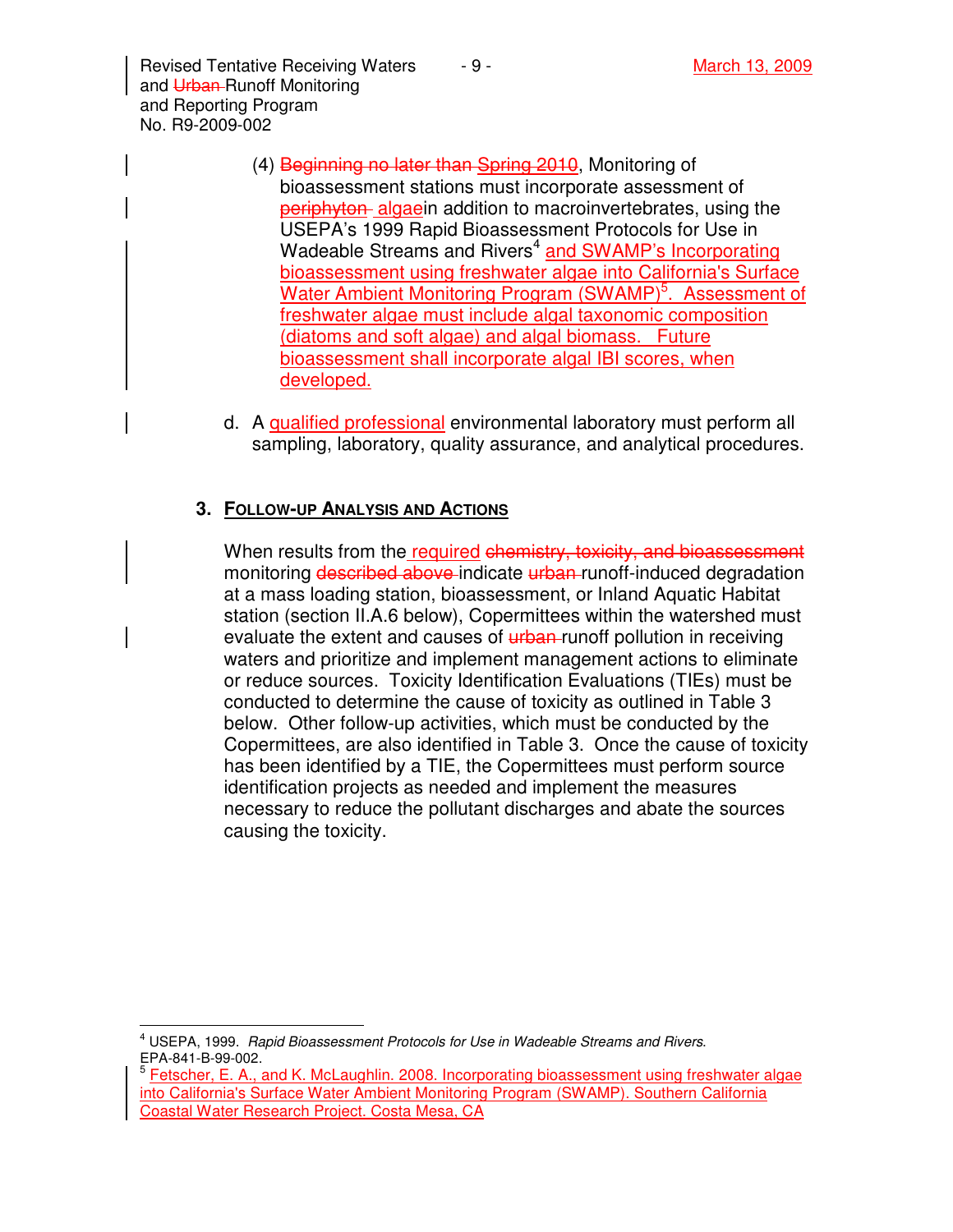|                | Chemistry                                                      | <b>Toxicity</b>            | <b>Benthic Alteration</b>       | <b>Example Conclusions</b>                                                                                                                                                                                                               | <b>Possible Actions or Decisions</b>                                                                                                                                                                                                                                                                                                                                                                                                                                                         |
|----------------|----------------------------------------------------------------|----------------------------|---------------------------------|------------------------------------------------------------------------------------------------------------------------------------------------------------------------------------------------------------------------------------------|----------------------------------------------------------------------------------------------------------------------------------------------------------------------------------------------------------------------------------------------------------------------------------------------------------------------------------------------------------------------------------------------------------------------------------------------------------------------------------------------|
| 1 <sub>1</sub> | Exceedance of<br>water quality<br>objectives                   | Evidence of<br>toxicity    | Indications of<br>alteration    | Strong evidence of pollution-<br>induced degradation                                                                                                                                                                                     | Use TIE to identify contaminants of concern, based on TIE metric<br>Initiate upstream source identification as a high priority                                                                                                                                                                                                                                                                                                                                                               |
| 2.             | No persistent<br>exceedances of<br>water quality<br>objectives | No evidence<br>of toxicity | No indications of<br>alteration | No evidence of current<br>pollution-induced degradation<br>Potentially harmful pollutants<br>not yet concentrated enough<br>to cause visible impact                                                                                      | No immediate action necessary<br>Conduct periodic broad scans for new and/or potentially harmful pollutants                                                                                                                                                                                                                                                                                                                                                                                  |
| $\mathcal{R}$  | Exceedance of<br>water quality<br>objectives                   | No evidence<br>of toxicity | No indications of<br>alteration | Contaminants are not<br>bioavailable<br>Test organisms not sensitive to<br>problem pollutants                                                                                                                                            | TIE would not provide useful information with no evidence of toxicity<br>Continue monitoring for toxic and benthic impacts<br>Initiate upstream source identification as a low priority<br>Consider whether different or additional test organisms should be<br>evaluated                                                                                                                                                                                                                    |
| 4.             | No persistent<br>exceedances of<br>water quality<br>objectives | Evidence of<br>toxicity    | No indications of<br>alteration | Unmeasured contaminant(s) or<br>conditions have the potential<br>to cause degradation<br>Pollutant causing toxicity at<br>very low levels                                                                                                | Recheck chemical analyses; verify toxicity test results<br>Consider additional advanced chemical analyses<br>Use TIE to identify contaminants of concern, based on TIE metric<br>Initiate upstream source identification as a medium priority                                                                                                                                                                                                                                                |
| 5.             | No persistent<br>exceedances of<br>water quality<br>objectives | No evidence<br>of toxicity | Indications of<br>alteration    | Alteration may not be due to<br>toxic contamination<br>Test organisms not sensitive to<br>problem pollutants                                                                                                                             | No action necessary due to toxic chemicals<br>Initiate upstream source identification (for physical sources) as a high<br>priority<br>Consider whether different or additional test organisms should be<br>evaluated                                                                                                                                                                                                                                                                         |
| 6.             | Exceedance of<br>water quality<br>objectives                   | Fvidence of<br>toxicity    | No indications of<br>alteration | Toxic contaminants are<br>bioavailable, but in situ<br>effects are not demonstrable<br>Benthic analysis not sensitive<br>enough to detect impact<br>Potentially harmful pollutants<br>not yet concentrated enough<br>to change community | Determine if chemical and toxicity tests indicate persistent degradation<br>Recheck benthic analyses; consider additional data analyses<br>If recheck indicates benthic alteration, perform TIE to identify<br>contaminants of concern, based on TIE metric<br>Initiate upstream source identification as a high priority<br>If recheck shows no effect, use TIE to identify contaminants of concern,<br>based on TIE metric<br>Initiate upstream source identification as a medium priority |
| 7.             | No persistent<br>exceedances of<br>water quality<br>objectives | Evidence of<br>toxicity    | Indications of<br>alteration    | Unmeasured toxic<br>contaminants are causing<br>degradation<br>Pollutant causing toxicity at<br>very low levels<br>Benthic impact due to habitat<br>disturbance, not toxicity                                                            | Recheck chemical analyses and consider additional advanced analyses<br>Use TIE to identify contaminants of concern, based on TIE metric<br>Initiate upstream source identification as a high priority<br>Consider potential role of physical habitat disturbance                                                                                                                                                                                                                             |
| 8.             | Exceedance of<br>water quality<br>objectives                   | No evidence<br>of toxicity | Indications of<br>alteration    | Test organisms not sensitive to<br>problem pollutants<br>Benthic impact due to habitat<br>disturbance, not toxicity                                                                                                                      | TIE would not provide useful information with no evidence of toxicity<br>Initiate upstream source identification as a high priority<br>Consider whether different or additional test organisms should be<br>evaluated<br>Consider potential role of physical habitat disturbance                                                                                                                                                                                                             |

## Table 3. Triad Approach to Determining Follow-Up Actions<sup>6</sup>

## **4. AMBIENT COASTAL RECEIVING WATERS MONITORING (ACRW)**

Copermittees must continue to conduct the Ambient Coastal Receiving Waters Monitoring (ACRW) program to assess the impact of urban runoff to ecologically-sensitive coastal areas by analyzing water chemistry and aqueous toxicity in both dry and wet weather and the magnitude of storm water discharge plumes to these areas. Copermittees must prioritize locations for further study and conduct special investigations.

 6 Orange County Storm Water Program, 2006. Report of Waste Discharge (San Diego Region), Section 11.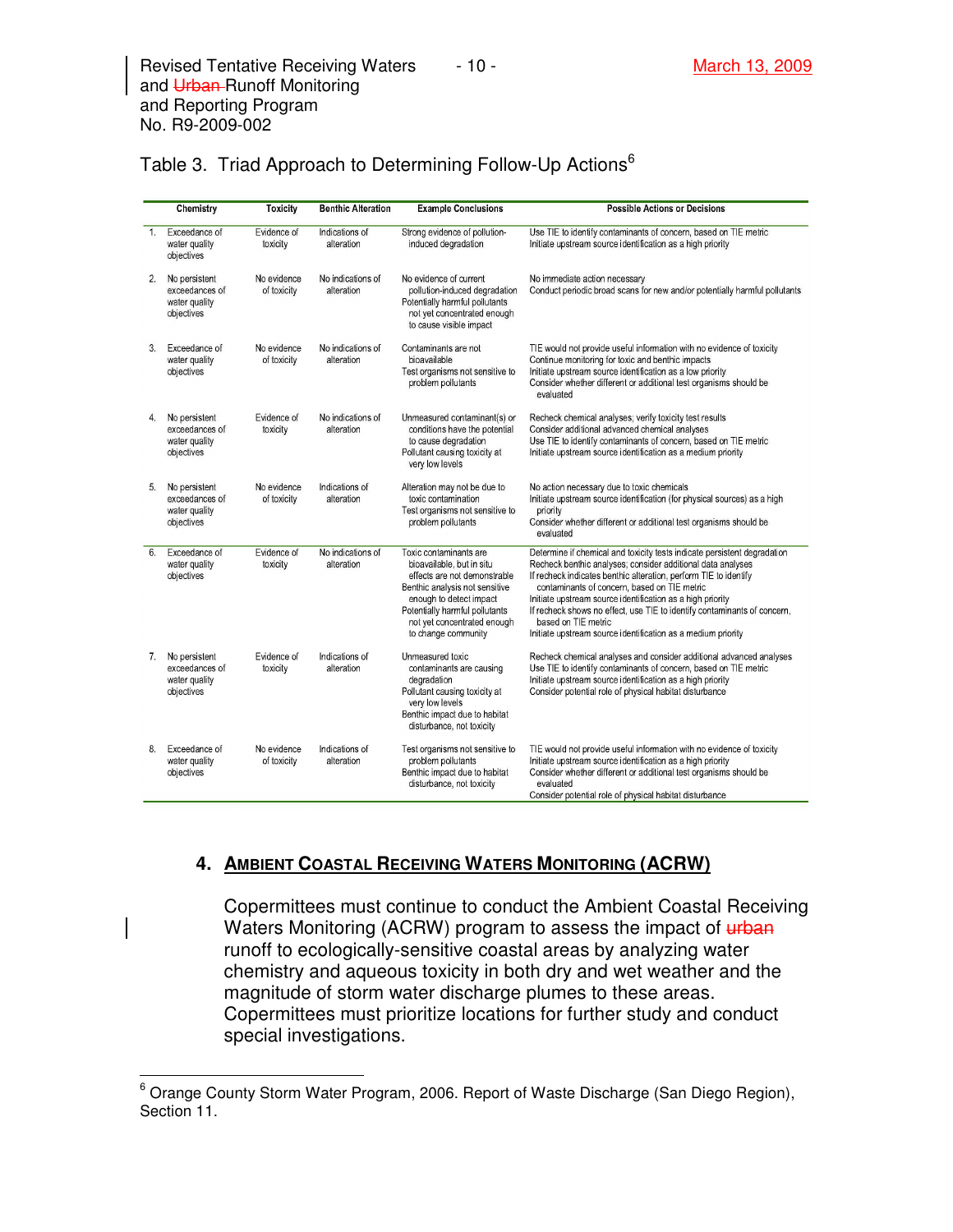- a. Locations: Copermittees must assess the existing Ambient Coastal Receiving Waters Monitoring (ACRW) stations to determine whether all ecologically-sensitive areas are represented. Stations must be established within all Areas of Special Biological Significance (ASBS) and Marine Life Refuges that receive significant MS4 discharges.
	- (1) Dana Point Harbor must continue to be monitored. ACRW monitoring in Dana Point Harbor may be suspended as long as the Harbor is being monitored pursuant to the Regional Harbor Monitoring Program<sup>7</sup> and follow-up investigations are conducted when appropriate based on guidance from the Storm Water Monitoring Coalition.
- b. Parameters: Aquatic chemistry and aqueous toxicity must be conducted using the same parameters and methods as the mass loading station monitoring.
- c. ACRW monitoring must be concurrent with the mass loading station monitoring whenever feasible.
- d. Special investigations Ambient Coastal Receiving Waters: Special investigations must be designed and conducted to most effectively answer each of questions 1-5 of section I.B above, with an emphasis on answering question 4.

#### **5. COASTAL STORM DRAIN MONITORING**

The Copermittees must collaborate to develop and implement a coastal storm drain monitoring program to identify sections of the coastline that most consistently exceed water quality objectives for recreational uses as a result of MS4 discharges and then develop source identification and elimination activities. The monitoring program must include:

 7 On July 24, 2003, the Regional Board required the County of Orange to participate in an Investigative Order to comprehensively assess the receiving water conditions of Dana Point Harbor. The Regional Harbor Monitoring Program is described in the *Regional Technical Report:* Harbor Monitoring Program for San Diego Region San Diego Bay, Mission Bay, Oceanside Harbor, and Dana Point Harbor, MEC Analytical Systems and Brock Bernstein, February 2004.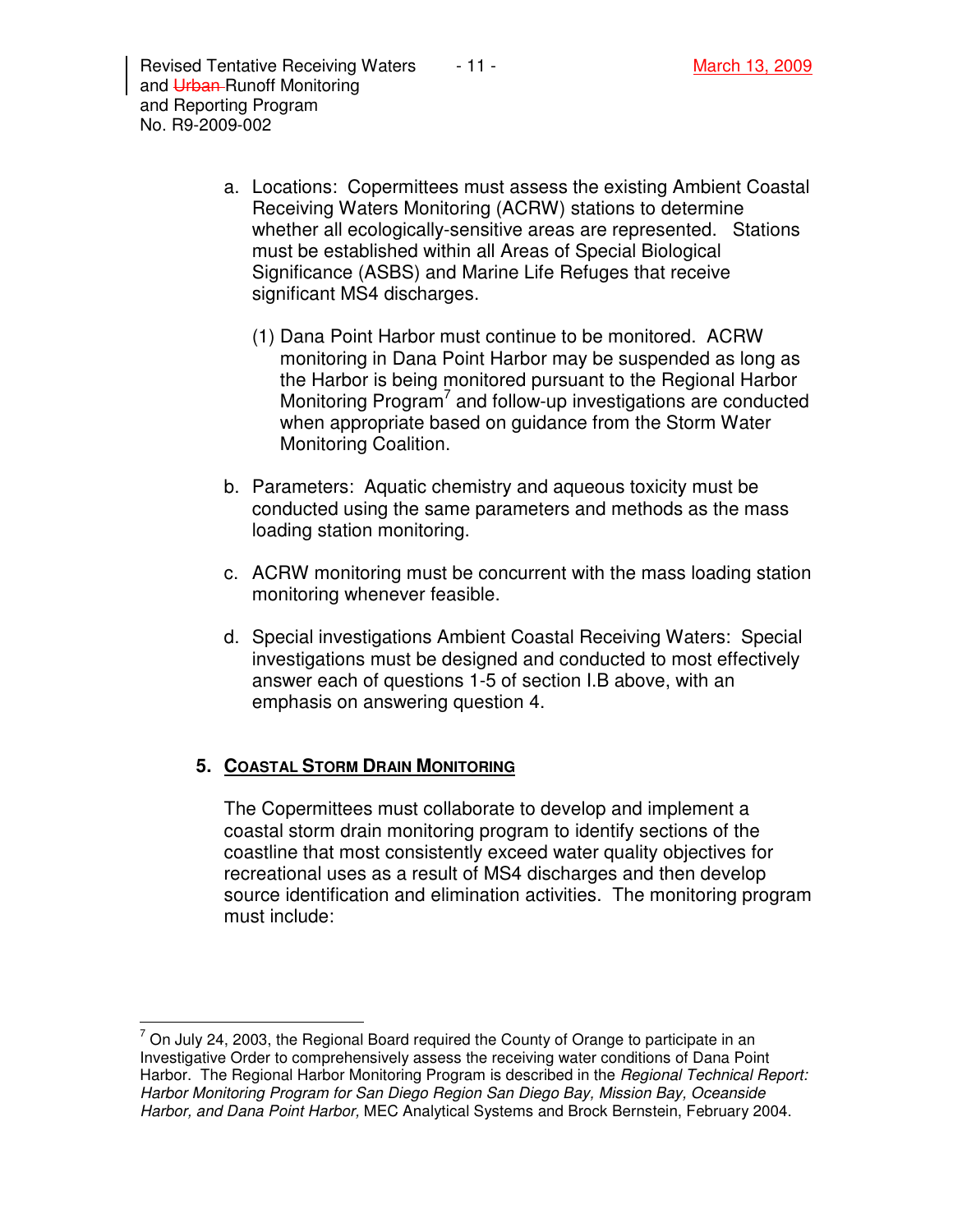- b. Diverted drains: Sampling of *urban*-runoff discharges from a subset of coastal storm drains whose flows are diverted to the sanitary sewer during dry weather. A minimum of two to three storm events must be sampled at each monitoring location.
- c. Priority coastal storm drains: The Copermittees must continue existing coastal storm drain monitoring and must conduct followup investigations at sites in Table 4.

| <b>Continue Baseline</b><br><b>Monitoring</b> | <b>Conduct Special</b><br>Investigations |
|-----------------------------------------------|------------------------------------------|
| 1. LINDAL (Linda Lane)                        | 1. ACM1 (Aliso Creek<br>Mouth)           |
| 2. MAINBC (Main Beach)                        | 2. PEARL (Pearl Street)                  |
| 3. MARIPO (Mariposa)                          | 3. POCHE (Poche Beach)                   |
| 4. BLULGN (Blue Lagoon)                       | 4. SCM1 (Salt Creek Mouth)               |
| 5. CSBMP1 (Capistrano<br>Beach)               | 5. SJC1 (San Juan Creek)                 |
| 6. Others as determined by<br>Copermittees    | 6. DSB-5 (North Creek,<br>Doheny Beach)  |

Table 4: Minimum Coastal Storm Drain Monitoring Stations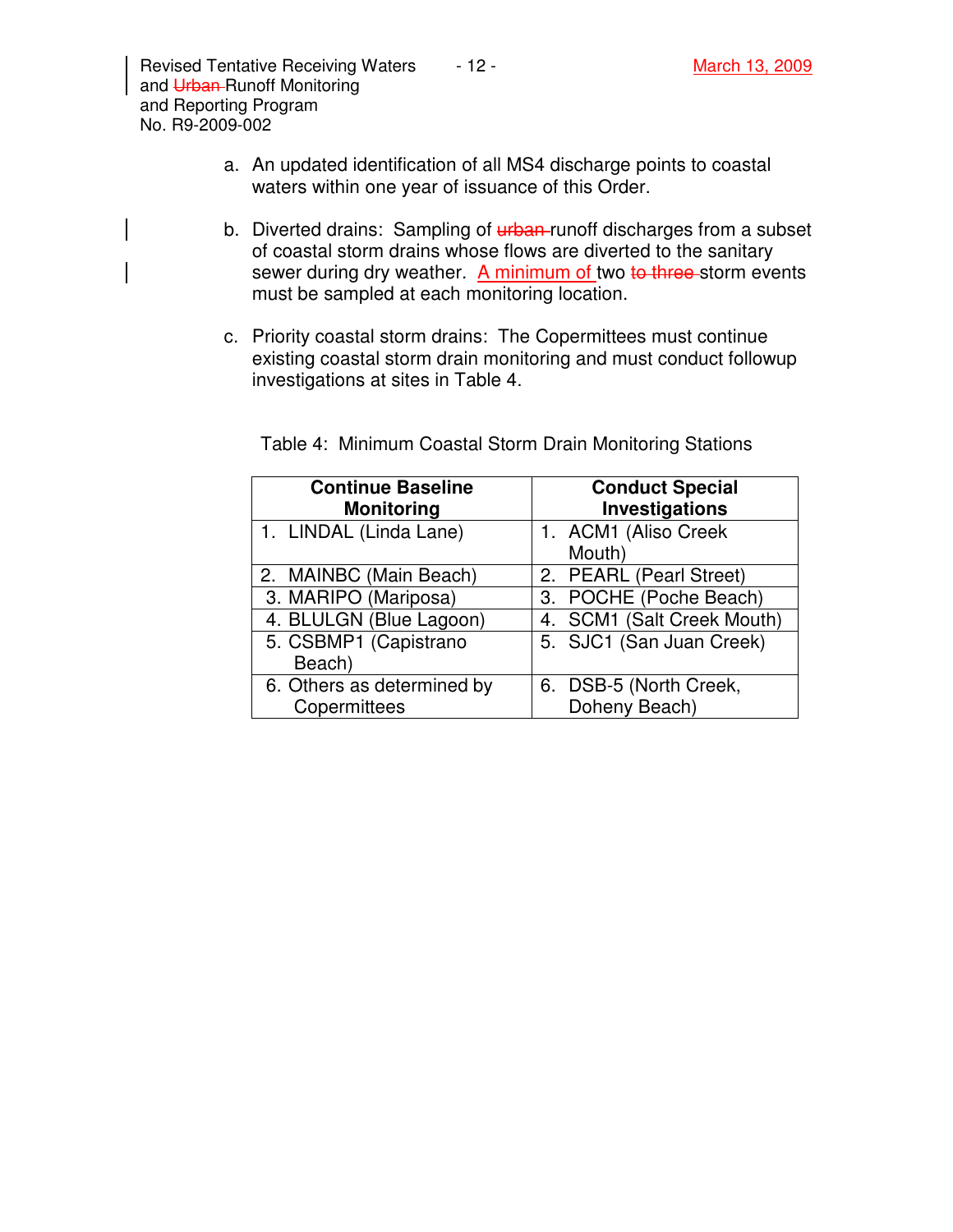Revised Tentative Receiving Waters  $\qquad 13 -$  March 13, 2009 and Urban-Runoff Monitoring and Reporting Program No. R9-2009-002

- (1) Baseline monitoring stations: Copermittees must continue to conduct weekly sampling of flowing coastal storm drains for total coliform, fecal coliform, and enterococcus<sup>8</sup>. Where flowing coastal storm drains are discharging to coastal waters, paired samples from the storm drain discharge and coastal water (25 yards down current of the discharge) must be collected. If flowing coastal storm drains are not discharging to coastal waters, only the storm drain discharge needs to be sampled. Storm drains whose flows are being diverted to the sanitary sewer for treatment do not need to be sampled unless the diversion is inoperable during the sampling week. If the direction of the current or effluent plume cannot readily be distinguished, then samples must be collected from the surfzone 25 yards upcoast and downcoast of the MS4 outfall. Additional sites must be added if determined by a Copermittee or the Regional Board to likely be contributing to persistent exceedances of water quality objectives along the coast.
- (2) Special investigation stations: Copermittees must design and conduct special investigations at the identified stations to most effectively answer each of questions 1-5 of section I.B above, with an emphasis on answering question 4. At least two such investigations must be in progress during each reporting period. Each special investigation must be designed with specific benchmarks, expectations, and timelines for results. All special investigations must be concluded by June 30, 2011.
- (3) Investigations of sources of bacterial contamination must occur immediately if evidence of abnormally high flows, sewage releases, restaurant discharges, and/or similar evidence is observed during sampling.
- (4) Exceedances of public health standards for bacterial indicators must be reported to the County Department of Environmental Health as soon as possible.

<sup>&</sup>lt;u>correstigace</u><br><sup>8</sup> Coastal storm drains where sampler safety, habitat impacts from sampling, or inaccessibility are issues need not be sampled. Such coastal storm drains shall be added to the Copermittee's dry weather field screening and analytical monitoring program where feasible.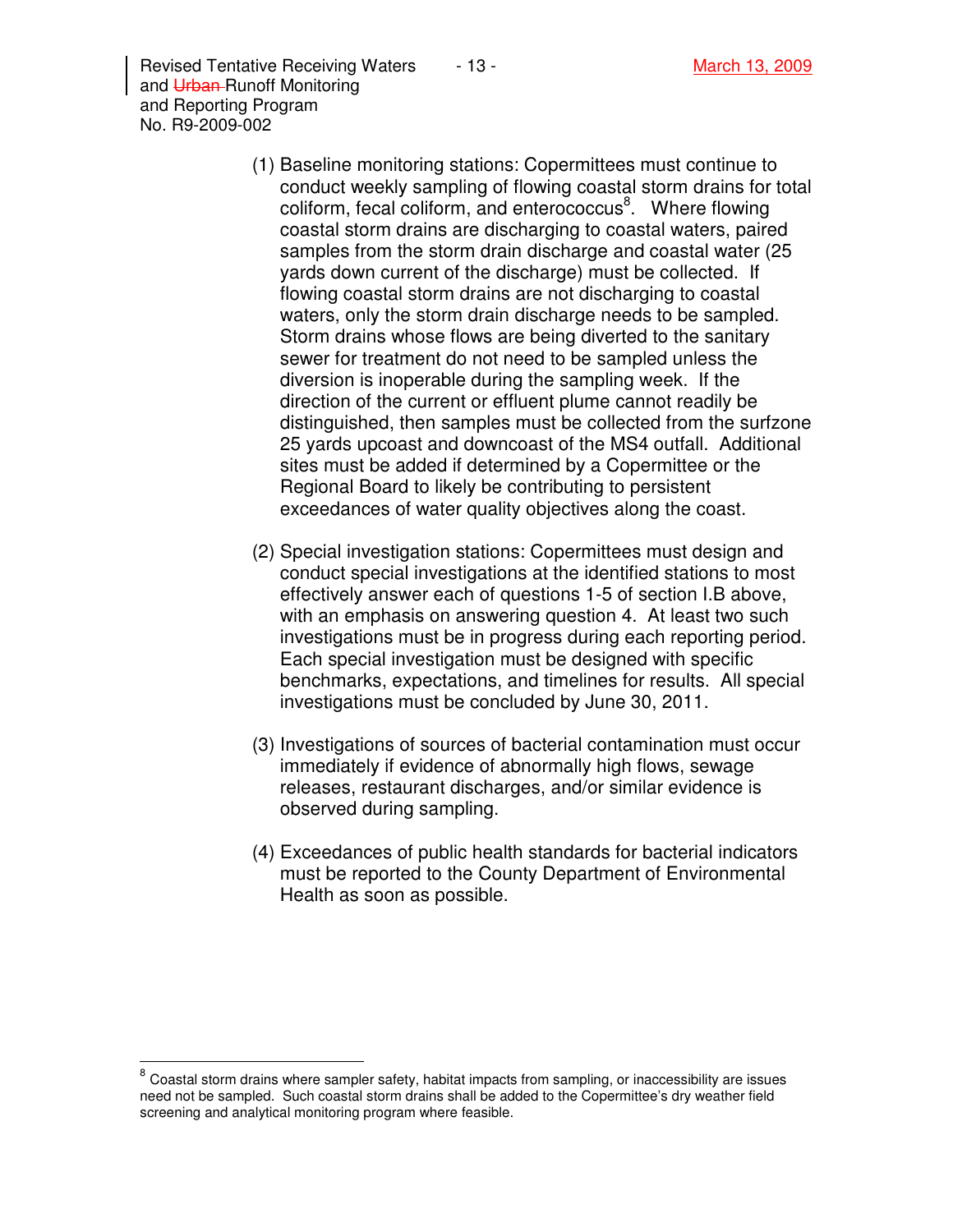Revised Tentative Receiving Waters  $\overline{a}$  - 14 - March 13, 2009 and Urban-Runoff Monitoring and Reporting Program No. R9-2009-002

### **6. HIGH PRIORITY INLAND AQUATIC HABITATS:**

- a. The Copermittees must collaborate to develop and implement a Inland Aquatic Habitat monitoring program for areas supporting high priority aquatic and riparian species, including threatened and endangered species. The design of the program must be consistent with the questions in Section I.B of this Monitoring Program. The monitoring program must include:
	- (1) Identification of storm drains that discharge into receiving waters that support threatened or endangered species;
	- (2) Monitoring of ambient water quality conditions within those receiving waters for constituents likely to affect the threatened and endangered species;
	- (3) Monitoring of dry and wet weather storm drain discharges into the outfalls;
	- (4) Assessment of the monitoring results to determine the relative contribution, if any, of storm drain discharges to factors affecting those species; and
	- (5) Follow-up studies and source identification as necessary.
- b. The Inland Aquatic Habitat monitoring program must be implemented by the beginning of the rainy season 2010 Summer 2009.

# **B. Wet Weather Urban Runoff Monitoring**

Each Copermittee must collaborate with the other Copermittees to develop, conduct, and report on a year-round watershed based Urban Wet Weather Runoff Monitoring Program. The monitoring program design, implementation, analysis, assessment, and reporting must be conducted on a watershed basis for each of the hydrologic units. The monitoring program must be designed to meet the goals and answer the questions listed in section I above. The monitoring program must include the following components;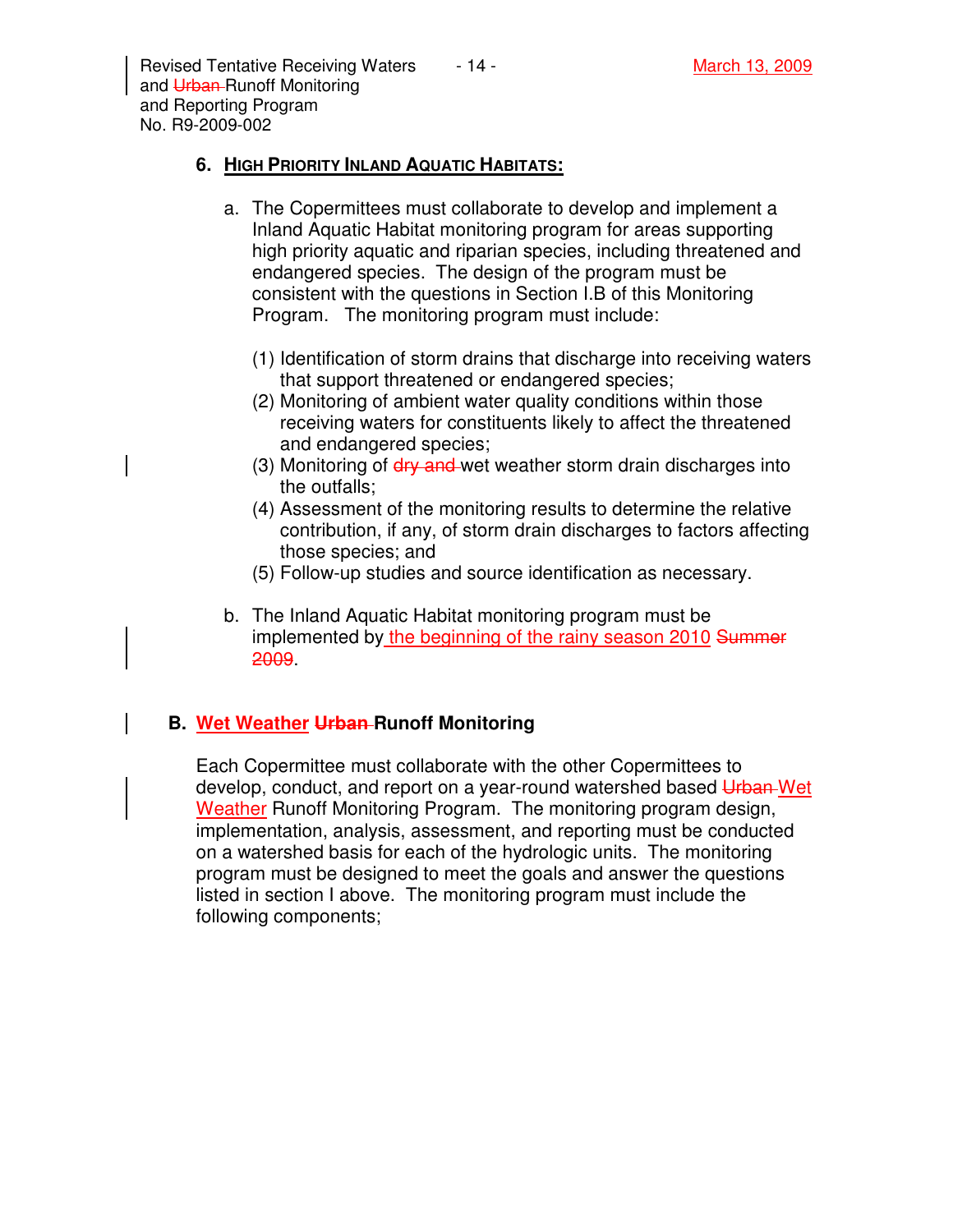Revised Tentative Receiving Waters  $\overline{a}$  - 15 - March 13, 2008 March 13, 2009 and Urban-Runoff Monitoring and Reporting Program No. R9-2009-002

#### 1. MS4 OUTFALL MONITORING

The Copermittees must collaborate to develop and implement a monitoring program to characterize pollutant discharges from MS4 outfalls in each watershed during wet and dry weather. The program must include rationale and criteria for selection of outfalls to be monitored. The wet weather program must, at a minimum, include collection of samples for those pollutants causing or contributing to violations of water quality standards within the watershed. This monitoring program must be implemented within each watershed and must begin no later than the 2009-2010 2008-2009 monitoring year.

2. SOURCE IDENTIFICATION MONITORING

The Copermittees must collaborate to develop and implement a monitoring program to identify sources of pollutants causing the priority water quality problems within each watershed. The monitoring program must include focused monitoring which moves upstream into each watershed as necessary to identify sources. This monitoring program must be implemented within each watershed and must begin no later than the 2008-2009 monitoring year.

3.Dry Weather Field Screening and Analytical Monitoring

As part of its Jurisdictional Urban Runoff Management Program, each Copermittee must update as necessary its dry weather field screening and analytical monitoring program to meet or exceed the requirements of this section. Dry weather analytical and field screening monitoring consists of (1) field observations; (2) field screening monitoring; and (3) analytical monitoring at selected stations.

The Dry Weather Field Screening and Analytical Monitoring program is not required to be SWAMP comparable. Each Copermittee's program must be designed to detect and eliminate illicit connections and illegal discharges to the MS4 using frequent, geographically widespread dry weather discharge monitoring and follow-up investigations. Each Copermittee must conduct the following dry weather field screening and analytical monitoring tasks:

a.Select Dry Weather Field Screening and Analytical Monitoring **Stations**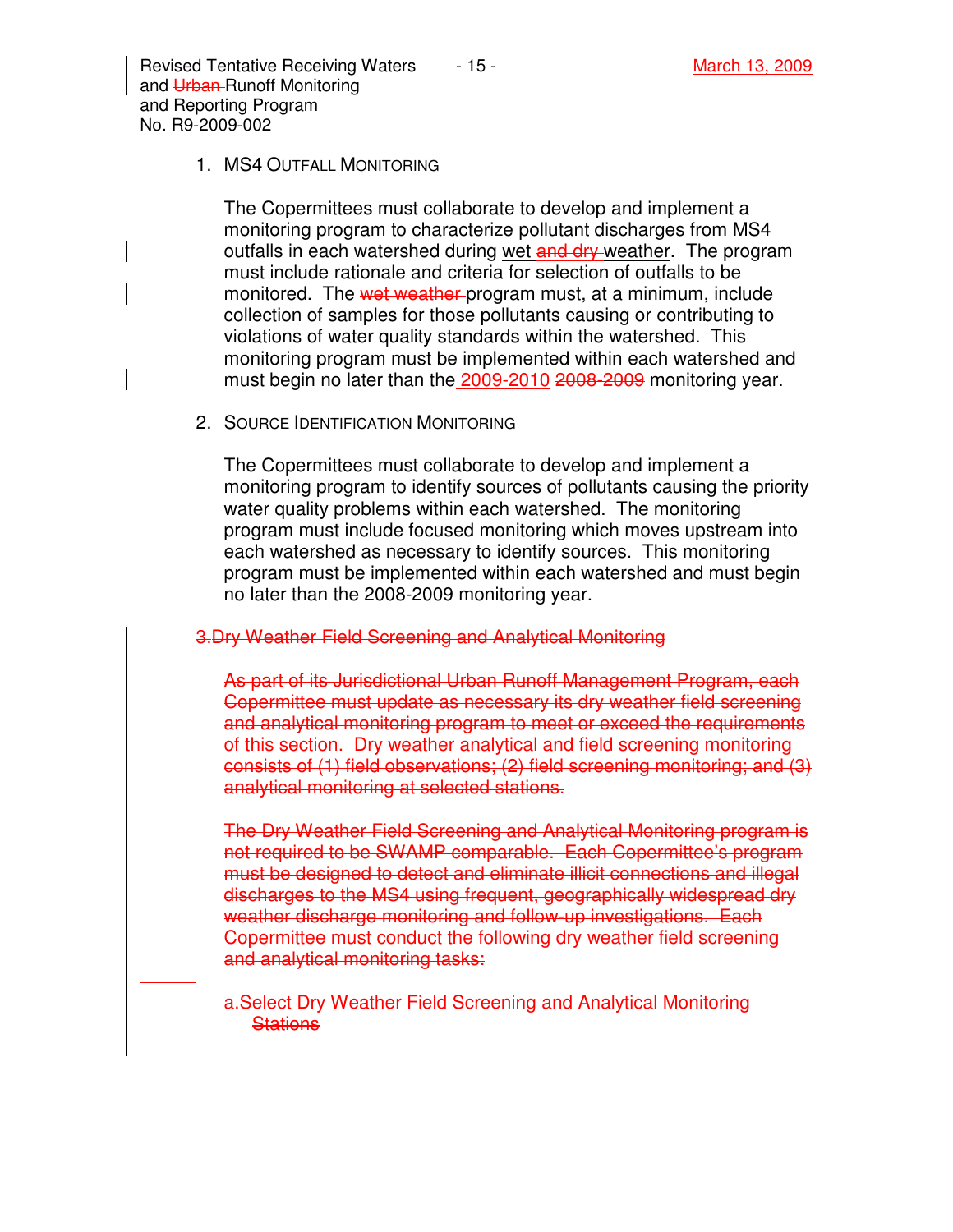Revised Tentative Receiving Waters  $\overline{\phantom{0}}$  - 16 - March 13, 2009 and Urban-Runoff Monitoring and Reporting Program No. R9-2009-002

- (1) Stations must be either major outfalls or other outfall points (or any other point of access such as manholes) randomly located throughout the MS4 by placing a grid over a drainage system map and identifying those cells of the grid which contain a segment of the MS4 or major outfall. This random selection has to use the following guidelines and criteria:
	- (a) A grid system consisting of perpendicular north-south and east-west lines spaced 1/4 mile apart must be overlayed on a map of the MS4, creating a series of cells;
	- (b) All cells that contain a segment of the MS4 must be identified and one dry weather analytical monitoring station must be selected in each cell.
	- (c) Each Copermittee must determine alternate stations to be sampled in place of selected stations that do not have flow.
- (2) Stations may be selected non-randomly provided adequate coverage of the entire MS4 system is ensured and that the selection of stations meets, exceeds, or provides equivalent coverage to the requirements given above. The dry weather analytical and field screening monitoring stations must be established using the following guidelines and criteria:
	- (a) Stations should be located downstream of any sources of suspected illegal or illicit activity;
	- (b) Stations must be located to the degree practicable at the farthest manhole or other accessible location downstream in the system within each cell;
	- (c) Hydrological conditions, total drainage area of the site, traffic density, age of the structures or buildings in the area, history of the area, and land use types must be considered in locating stations;
	- (d) Each Copermittee must determine alternate stations to be sampled in place of selected stations that do not have flow.

b.Complete MS4 Map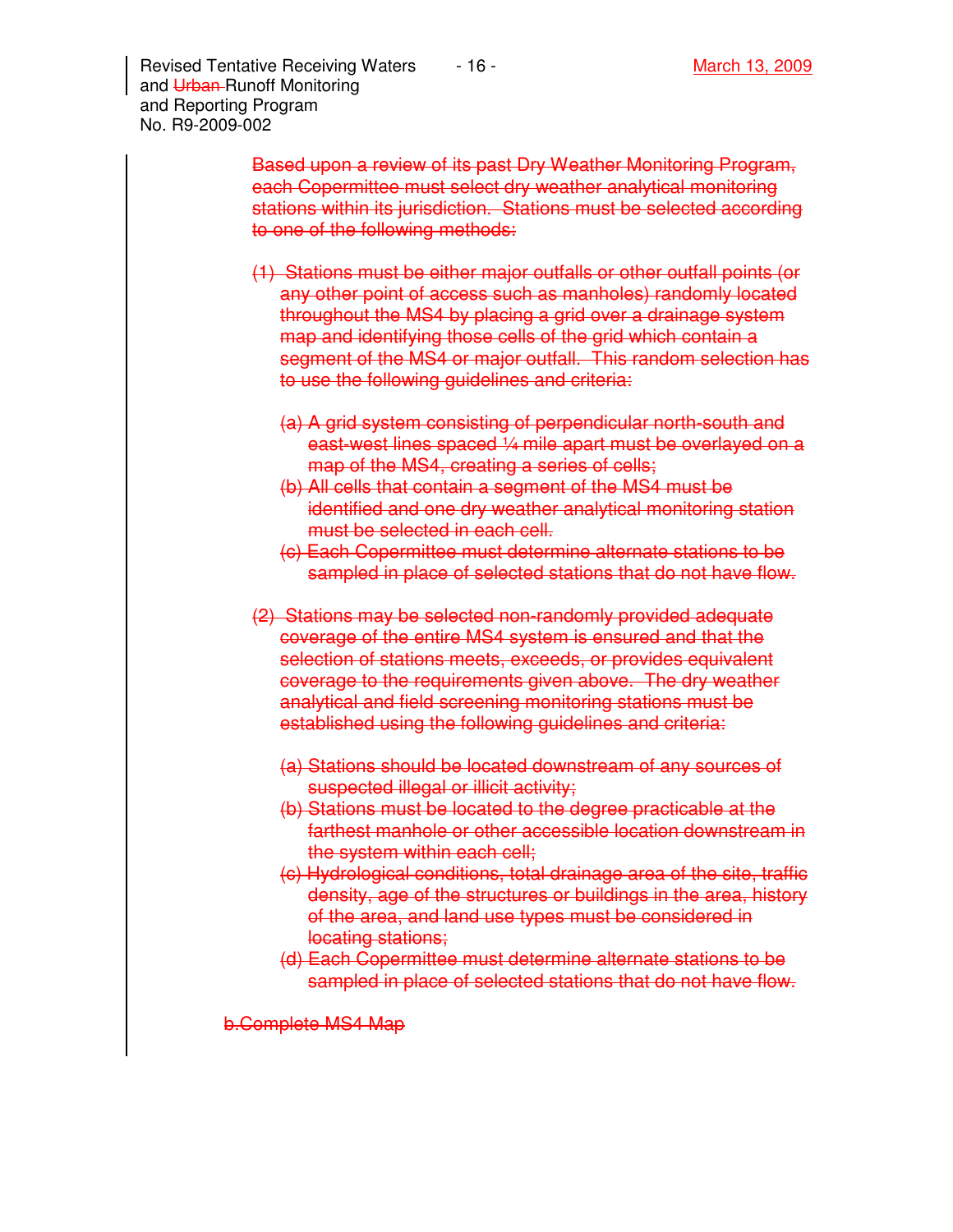Revised Tentative Receiving Waters  $\overline{\phantom{0}}$  - 17 - March 13, 2009 and Urban-Runoff Monitoring and Reporting Program No. R9-2009-002

> Each Copermittee must clearly identify each dry weather field screening and analytical monitoring station on its MS4 Map as either a separate GIS layer or a map overlay hereafter referred to as a Dry Weather Field Screening and Analytical Stations Map. Each Copermittee must confirm that each drainage area within its jurisdiction contains at least one station.

c.Develop Dry Weather Field Screening and Analytical Monitoring **Procedures** 

Each Copermittee must develop and/or update written procedures for dry weather field screening and analytical monitoring (for analytical monitoring only, these procedures must be consistent with 40 CFR part 136), including field observations, monitoring, and analyses to be conducted. At a minimum, the procedures must meet the following guidelines and criteria:

- (1)Determining Sampling Frequency: Dry weather field screening and analytical monitoring must be conducted at each identified station at least three times between May 1st and September 30th of each year or as more frequently as the Copermittee determines is necessary to comply with the requirements of section D.4 of this Order.
- (2)If flow or ponded runoff is observed at a dry weather field screening or analytical monitoring station and there has been at least seventy-two (72) hours of dry weather, make observations and collect at least one (1) grab sample. Record general information such as time since last rain, quantity of last rain, site descriptions (i.e., conveyance type, dominant watershed land uses), flow estimation (i.e., width of water surface, approximate depth of water, approximate flow velocity, flow rate), and visual observations (i.e., odor, color, clarity, floatables, deposits/stains, vegetation condition, structural condition, and biology).
- (3)At a minimum, collect samples for analytical laboratory analysis of the following constituents for at least twenty five percent (25%) of the dry weather monitoring stations where water is present:
	- (a)Total Hardness (b)Oil and Grease (c)Diazinon and Chlorpyrifos (d)Cadmium (Dissolved)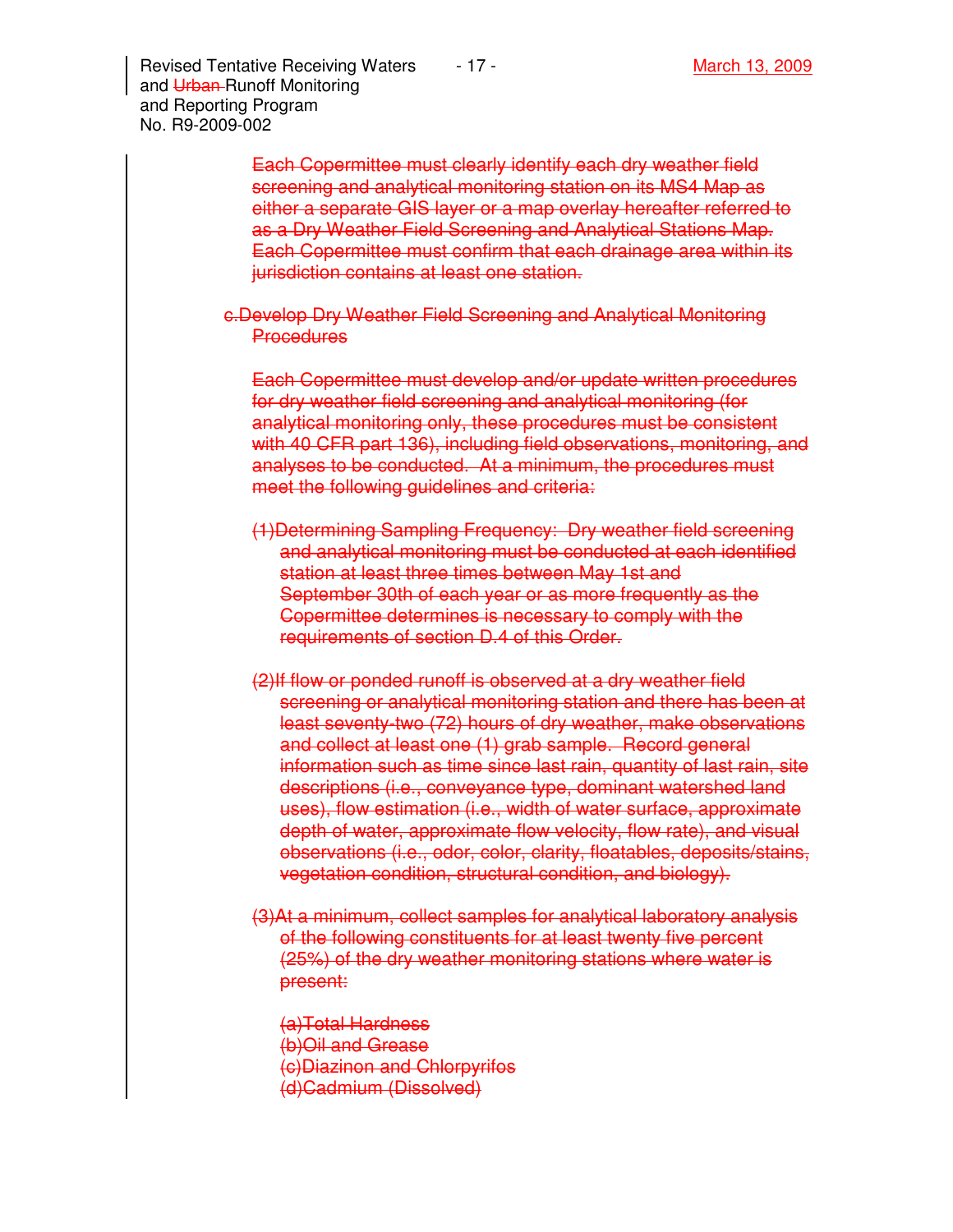Revised Tentative Receiving Waters  $\overline{\phantom{a}}$  - 18 - March 13, 2009 and Urban-Runoff Monitoring and Reporting Program No. R9-2009-002

> (e)Copper (Dissolved) (f)Lead (Dissolved) (g)Nickel (Dissolved) (h)Zinc (Dissolved) (i)Enterococcus bacteria<sup>9</sup> (i)Total Coliform bacteria<sup>8</sup> (k)Fecal Coliform bacteria<sup>8</sup>

- (4)At a minimum, conduct field screening analysis of the following constituents at all dry weather monitoring stations where water is present:
	- (a)Specific conductance (calculate estimated Total Dissolved Solids).
	- (b)Turbidity
	- $H<sub>Q</sub>(a)$

 $\overline{a}$ 

- (d)Reactive Phosphorous
- (e)Nitrate Nitrogen
- (f)Ammonia Nitrogen
- (g)Surfactants (MBAS)
- (5)If the station is dry (no flowing or ponded runoff), make and record all applicable observations and select another station from the list of alternate stations for monitoring.
- (6)Develop and/or update criteria for dry weather field screening and analytical monitoring results whereby exceedance of the criteria will require follow-up investigations to be conducted to identify and eliminate the source causing the exceedance of the criteria.
	- (a)Criteria must include evaluation of the California Toxics Rule, U.S. EPA National Recommended Ambient Water Quality Criteria, the San Diego Region Basin Water Quality Control Plan (Basin Plan), LC<sub>50</sub> levels for toxicity to appropriate test organisms, and statistical evaluations of existing data from south Orange County.

<sup>9</sup> Colilert and Enterolert may be used as alternative methods with Fecal Coliform determined by calculations.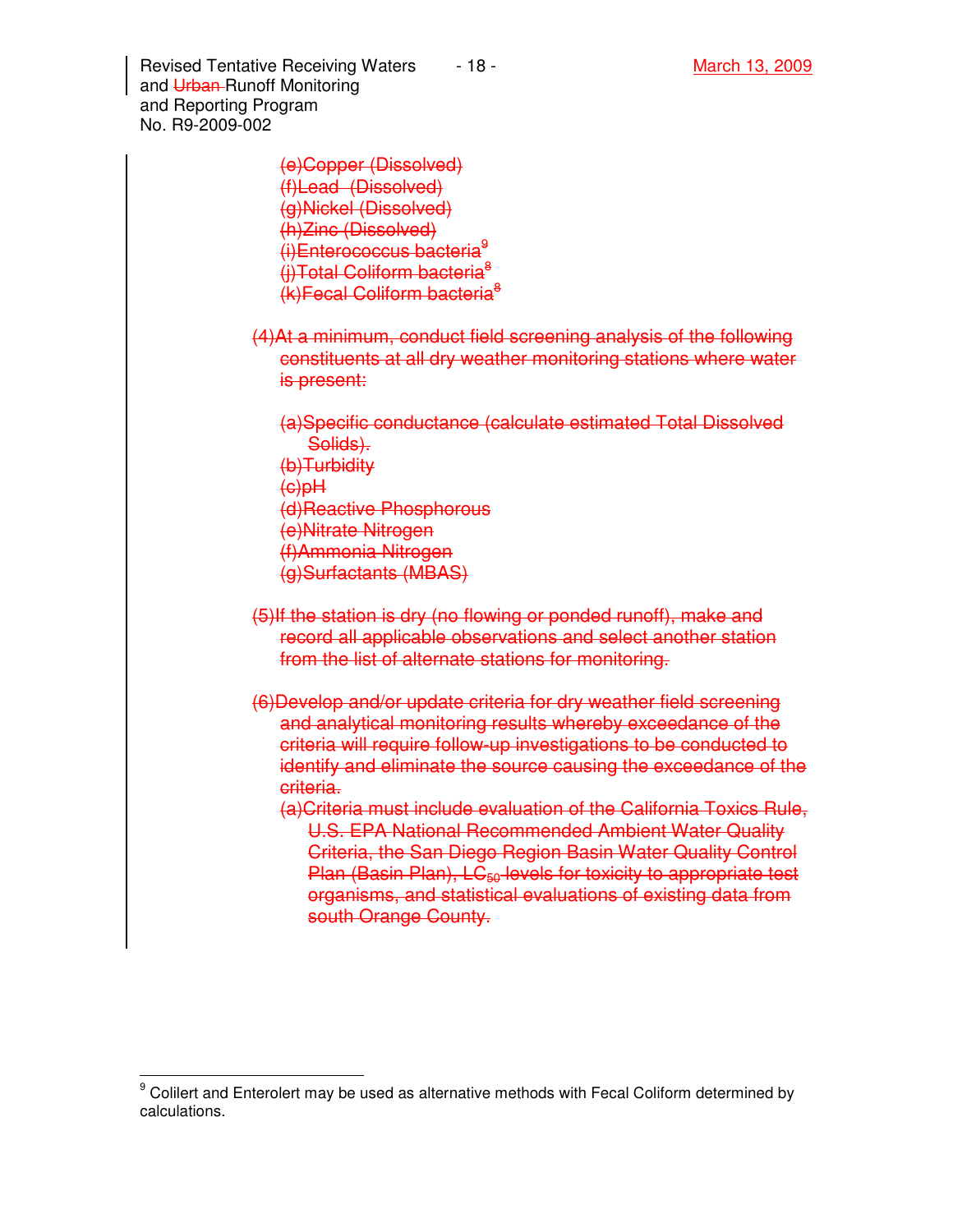Revised Tentative Receiving Waters  $\qquad 19 - \qquad \qquad$  March 13, 2009 and Urban-Runoff Monitoring and Reporting Program No. R9-2009-002

- (7)Assess the presence of trash in receiving waters and urban runoff at each dry weather field screening or analytical monitoring station. Assessments of trash must provide information on the spatial extent and amount of trash present, as well as the nature of the types of trash present.
- (8)Dry weather field screening and analytical monitoring stations identified to exceed dry weather monitoring criteria for any constituents must continue to be screened in subsequent years.
- (9)Develop and/or update procedures for source identification follow up investigations in the event of exceedance of dry weather field screening and analytical monitoring result criteria. These procedures must be consistent with procedures required in section D.4.d and D.4.e. of this Order.
- (1)Develop and/or update procedures to eliminate detected illicit discharges and connections. These procedures must be consistent with each Copermittees' Illicit Discharge and Elimination component of its Jurisdictional Urban Runoff Management Plan as discussed in section D.4 and D.4.e. of this Order.

(a)Conduct Dry Weather Field Screening and Analytical Monitoring

The Copermittees must commence implementation of dry weather field screening and analytical monitoring under the requirements of this Order by May 1, 2009. Each Copermittee must conduct dry weather analytical and field screening monitoring in accordance with its storm water conveyance system map and dry weather analytical and field screening monitoring procedures as described in section II.B.3 above. If monitoring indicates an illicit connection or illegal discharge, conduct the follow-up investigation and elimination activities as described in submitted dry weather field screening and analytical monitoring procedures and sections D.4.d and D.4.e of Order No. R9-2008-0001.

Until the dry weather field screening and analytical monitoring program is implemented under the requirements of this Order, each Copermittee must continue to implement dry weather field screening and analytical monitoring as it was most recently implemented pursuant to Order No. 2002-01.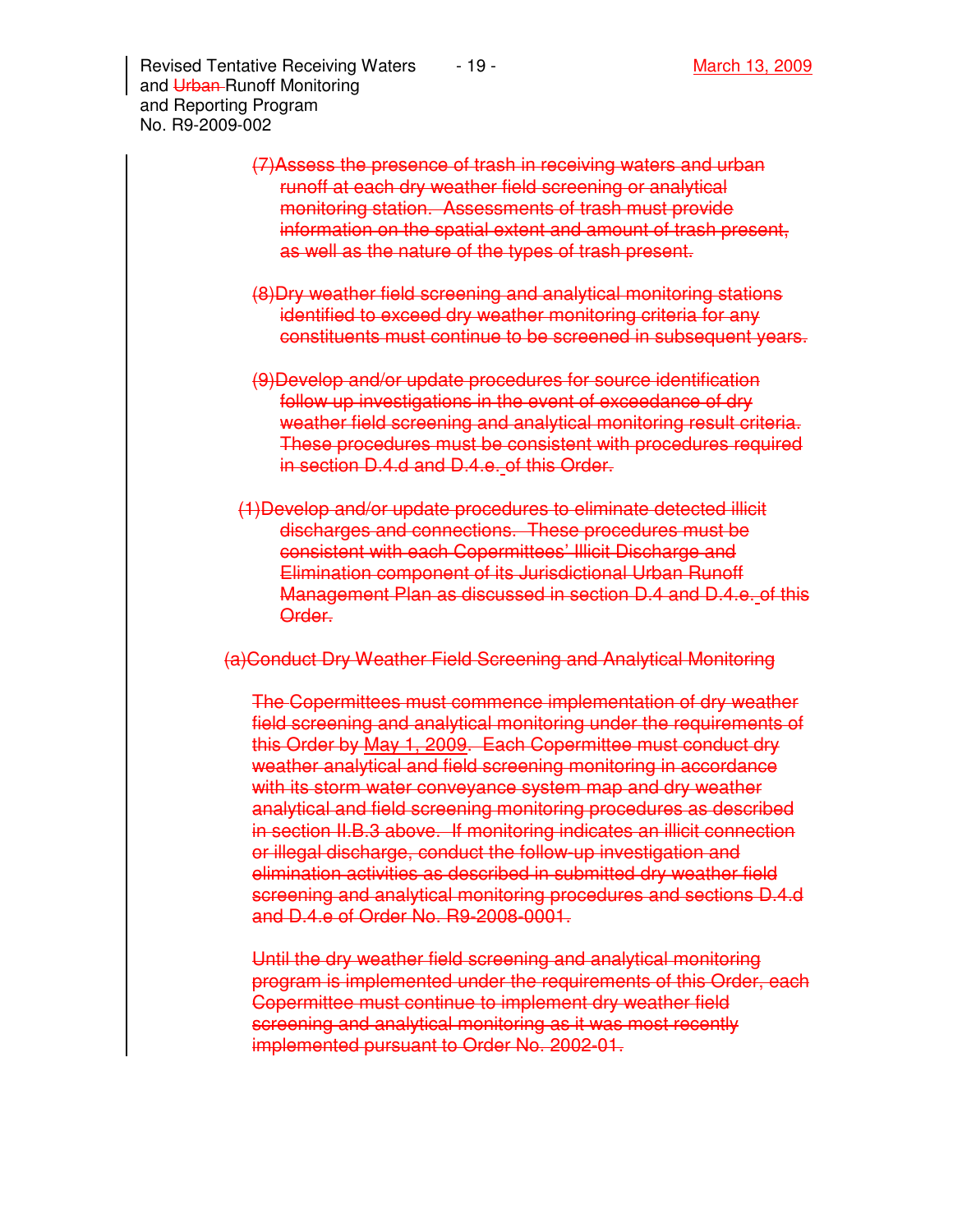Revised Tentative Receiving Waters  $\overline{a}$  - 20 - March 13, 2009 and Urban-Runoff Monitoring and Reporting Program No. R9-2009-002

# **C. Dry Weather Non-Storm Water Effluent Limits**

Each Copermittee must collaborate with the other Copermittees to conduct, and report on a year-round watershed based Dry Weather Runoff Monitoring Program. The monitoring program implementation, analysis, assessment, and reporting must be conducted on a watershed basis for each of the hydrologic units. The monitoring program must be designed to assess compliance with numeric effluent limits in section C of this Order, adopted dry weather Total Maximum Daily Loads Waste Load Allocations and assessment of the contribution of dry weather flows to 303(d) listed impairments. The monitoring program must include the following components;

Each Copermittee's program must be designed to determine levels of pollutants in effluent discharges from the MS4 into receiving waters. Each Copermittee must conduct the following dry weather field screening and analytical monitoring tasks:

- a. Dry Weather Effluent Analytical Monitoring Stations
	- (1) Stations must be all major outfalls. Other outfall points (or any other point of access such as manholes) identified by the Copermittees as potential high risk sources polluted effluent shall be sampled
	- (2) Each Copermittee must clearly identify each dry weather effluent analytical monitoring station on its MS4 Map as either a separate GIS layer or a map overlay hereafter referred to as a Dry Weather Effluent Analytical Stations Map.
- b. Develop Dry Weather Effluent Analytical Monitoring Procedures Each Copermittee must develop and/or update written procedures for dry weather effluent analytical monitoring (these procedures must be consistent with 40 CFR part 136), including field observations, monitoring, and analyses to be conducted. At a minimum, the procedures must meet the following guidelines and criteria: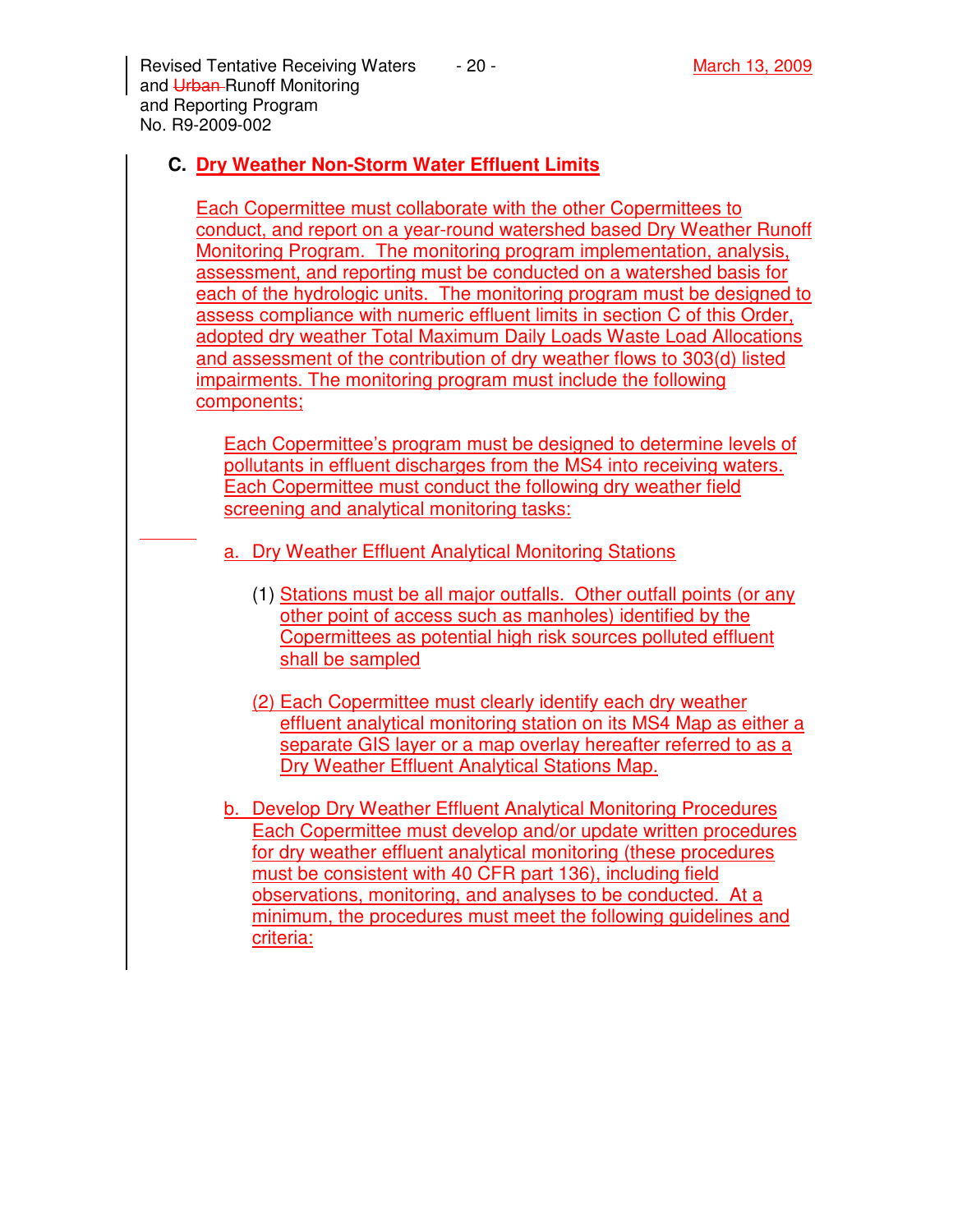Revised Tentative Receiving Waters  $\overline{a}$  - 21 - March 13, 2009 and Urban-Runoff Monitoring and Reporting Program No. R9-2009-002

- (1) Determining Sampling Frequency: Dry weather effluent analytical monitoring must be conducted at each major outfall and identified station at least once between May 1st and September 30th of each year and at least once between October 1<sup>st</sup> and April 30<sup>th</sup>. Monitoring between October 1<sup>st</sup> and April 30<sup>th</sup> must be preceded by a minimum of 72 hours of dry weather.
- (2) If ponded runoff is observed at a dry weather effluent analytical monitoring station, make observations and collect at least one (1) grab sample. If flow is evident composite samples must be taken. Record flow estimation (i.e., width of water surface. approximate depth of water, approximate flow velocity, flow rate).
- (3) Effluent samples shall undergo analytical laboratory analysis for constituents in: Table 1. Analytical Testing for Mass Loading, Urban Stream Bioassessment, and Ambient Coastal Receiving Waters Stations. Additional analytical laboratory analysis on the effluent shall be done for all 303(d) listed pollutants for which the receiving water of the effluent is impaired.
- (4) If the station is dry (no flowing or ponded runoff), make and record all applicable observations.
- (5) Develop and/or update criteria for dry weather effluent analytical monitoring results where exceedances are detected and eliminate the source causing the exceedance of the criteria:
	- (a) Criteria must include numeric limits in Section C, Table 3 of this Order.
	- (b) Criteria must include evaluation of  $LC_{50}$  levels for toxicity to appropriate test organisms
- (6) Develop and/or update procedures for source identification follow up investigations in the event of exceedance of dry weather effluent analytical monitoring result criteria. These procedures must be consistent with procedures required in section D.4.d and D.4.e. of this Order.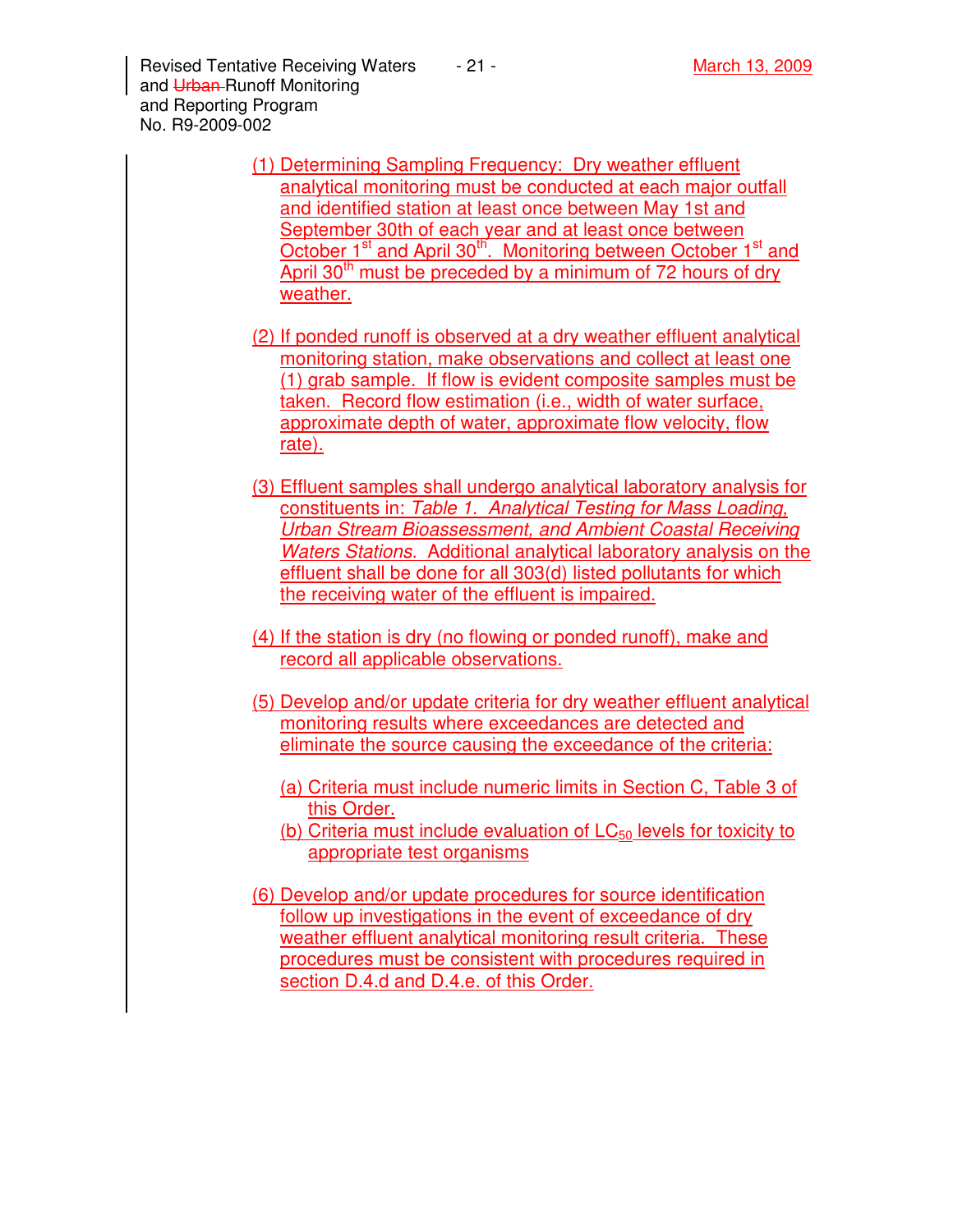Revised Tentative Receiving Waters  $\qquad 22 -$  March 13, 2009 and Urban-Runoff Monitoring and Reporting Program No. R9-2009-002

> (7) Develop and/or update procedures to eliminate detected illicit discharges and connections. These procedures must be consistent with each Copermittees' Illicit Discharge and Elimination component of its Jurisdictional Runoff Management Plan as discussed in section D.4 and D.4.e. of this Order.

## c. Conduct Dry Weather Effluent Analytical Monitoring

The Copermittees must commence implementation of dry weather effluent analytical monitoring under the requirements of this Order no later than the 3<sup>rd</sup> year following adoption of this Order. If monitoring indicates an illicit connection or illegal discharge, conduct the follow-up investigation and elimination activities as described in submitted dry weather field screening and analytical monitoring procedures and sections D.4.d and D.4.e of Order No. R9-2009-002.

Until the dry weather field effluent analytical monitoring program is implemented under the requirements of this Order, each Copermittee must continue to implement dry weather field screening and analytical monitoring as it was most recently implemented pursuant to Order No. 2002-01.

## **D. Special Studies**

1. Aliso Creek bacteria investigation: Each Copermittee within the Aliso Creek watershed must implement the Aliso Creek 13225 Directive Revised Monitoring Program Design – Integration with NPDES Program10 (December 2004). The Copermittees must include that monitoring program into the overall monitoring and reporting program.

#### 2.Bight '08

 $\overline{a}$ 

 $10$  On October 12, 2005, the Regional Board accepted the revised Aliso Creek watershed bacteria monitoring plan proposal from the MS4 Copermittees. The Regional Board concluded that the scope of the current bacteria monitoring in the watershed was no longer warranted and that the proposed changes would constitute an effective interim program until adoption in the future of a Total Maximum Daily Load, requiring a bacteria reduction and assessment program for the watershed. In addition, the Regional Board recognized that as a result of reduced monitoring costs, the municipalities expect to direct additional resources toward implementation of management practices to reduce indicator bacteria and pathogens.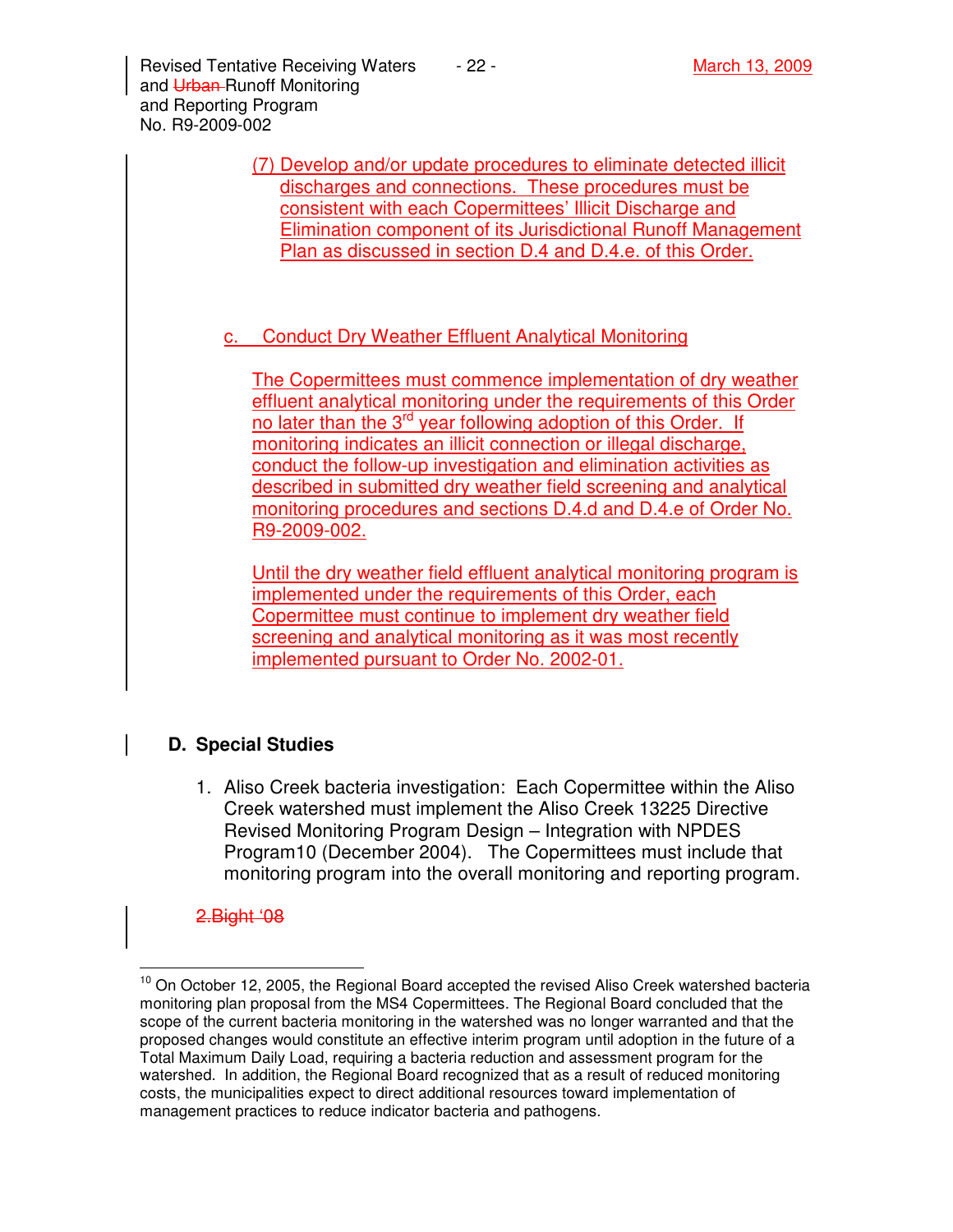Revised Tentative Receiving Waters  $\qquad 23 -$  March 13, 2009 and Urban-Runoff Monitoring and Reporting Program No. R9-2009-002

> During the 2008-2009 monitoring year monitoring year, the Copermittees may participate in the Bight '08 study. The Copermittees must ensure that such participation results in collection and analysis of data useful in addressing the goals and management questions of the Receiving Waters Monitoring Program. Any participation must include the contribution of all funds, not otherwise spent on full implementation of mass loading station, ambient coastal waters, and bioassessment monitoring, to Bight '08. All other monitoring must continue during the 2008-2009 monitoring year as required. If the Copermittees partially participate in Bight '08, monitoring all regular must be conducted, with the exception of any monitoring offset by the contribution of funds to **Bight '08.**

**3.2.** The Copermittees must conduct special studies, including any monitoring required for TMDL development and implementation, as directed by the Executive Officer.

4.Facilities that Extract, Treat, and Discharge (FETDs): Projects that extract water from waters of the U.S., submit the water to treatment processes, then discharge the treated effluent to waters of the U.S. must implement the following monitoring program: a.Locations: Monitoring stations must include the influent, effluent, and downstream receiving water conditions in a manner sufficient to characterize effectiveness of the treatment process.

b.Frequency: Monitoring must be implemented monthly from April through September and bimonthly from September through March during months discharges occur. Monitoring frequency for any parameter listed below may be reduced upon written authorization from the Regional Board Executive Officer, at the request of the Copermittee, if it is demonstrated that there is low variability and a low threat to beneficial uses for at least three consecutive months.

c.Protocol: Sampling, analysis, and quality assurance/quality control must be conducted in accordance with the Quality Assurance Management Plan for the State of California's Surface Water Ambient Monitoring Program (SWAMP), adopted by the State Water Resources Control Board.

d.Parameters: The following parameters must be monitored:

(1)Indicator fecal bacteria, if the purpose is to improve recreational beneficial uses in waters of the U.S.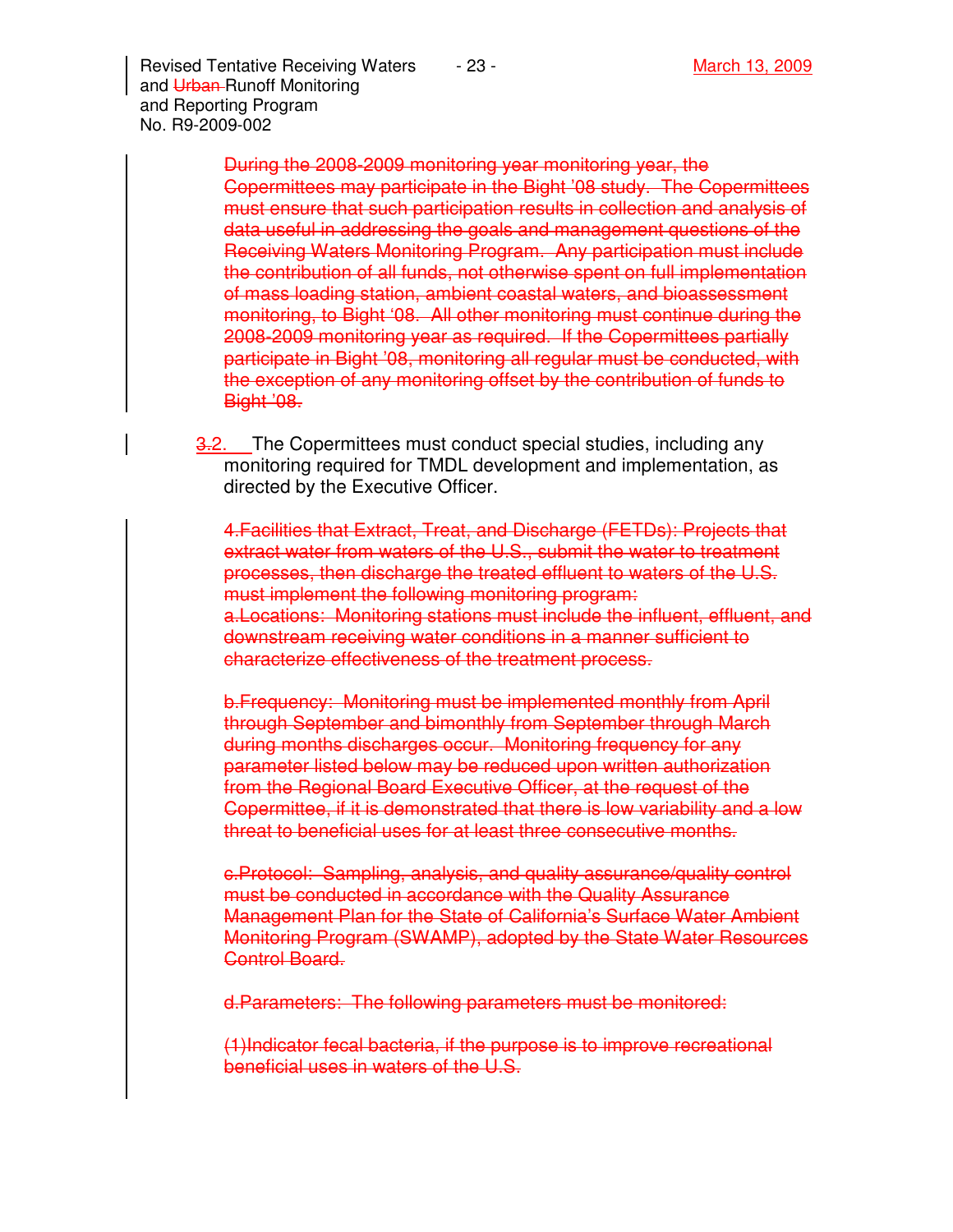Revised Tentative Receiving Waters  $\overline{a}$  - 24 - March 13, 2009 and Urban-Runoff Monitoring and Reporting Program No. R9-2009-002

> (2)Metals: Metals (dissolved) must be monitored if existing water quality data demonstrates total or dissolved metal concentrations in the receiving waters likely exceed (before treatment) or would likely exceed (following treatment) the numeric criteria in U.S. EPA National Recommended Ambient Water Quality, the California Toxics Rule, or if appropriate, the California Ocean Plan.

(3)Pesticides: Monitoring must be conducted for chlorpyrifos and pyrethroids if the water contains runoff from urban, golf course, or agricultural land uses.

(4)Turbidity (or total suspended solids), pH, dissolved oxygen, and temperature.

(5)Any constituent for which the water body (extraction or discharge location) is listed as impaired pursuant to Clean Water Act Section 303(d).

(6)Toxicity: Testing for chronic toxicity must be initiated at the next sampling event if two consecutive sampling results display concentrations of metals or pesticides in excess of numerical criteria for the California Toxics Rule, or if appropriate, the California Ocean Plan. Toxicity testing must continue until results from three consecutive sampling events display no toxic effects or upon initiation of a TMDL implementation plan for toxicity in the water body. A toxicity identification evaluation must be conducted if three consecutive monitoring events display toxicity to the same species.

e.Based on results of a toxicity identification evaluation, the Copermittees within the source watershed must collaborate to develop and implement an upstream source identification program to identify sources of pollutants causing toxicity. This source identification program must begin within six months following results of the toxicity identification evaluation. The source identification program must include water quality monitoring and other source identification methods.

**f.**Results and data from the FETD monitoring programs must be submitted with the annual monitoring reports in accordance with Section III of this monitoring and reporting program.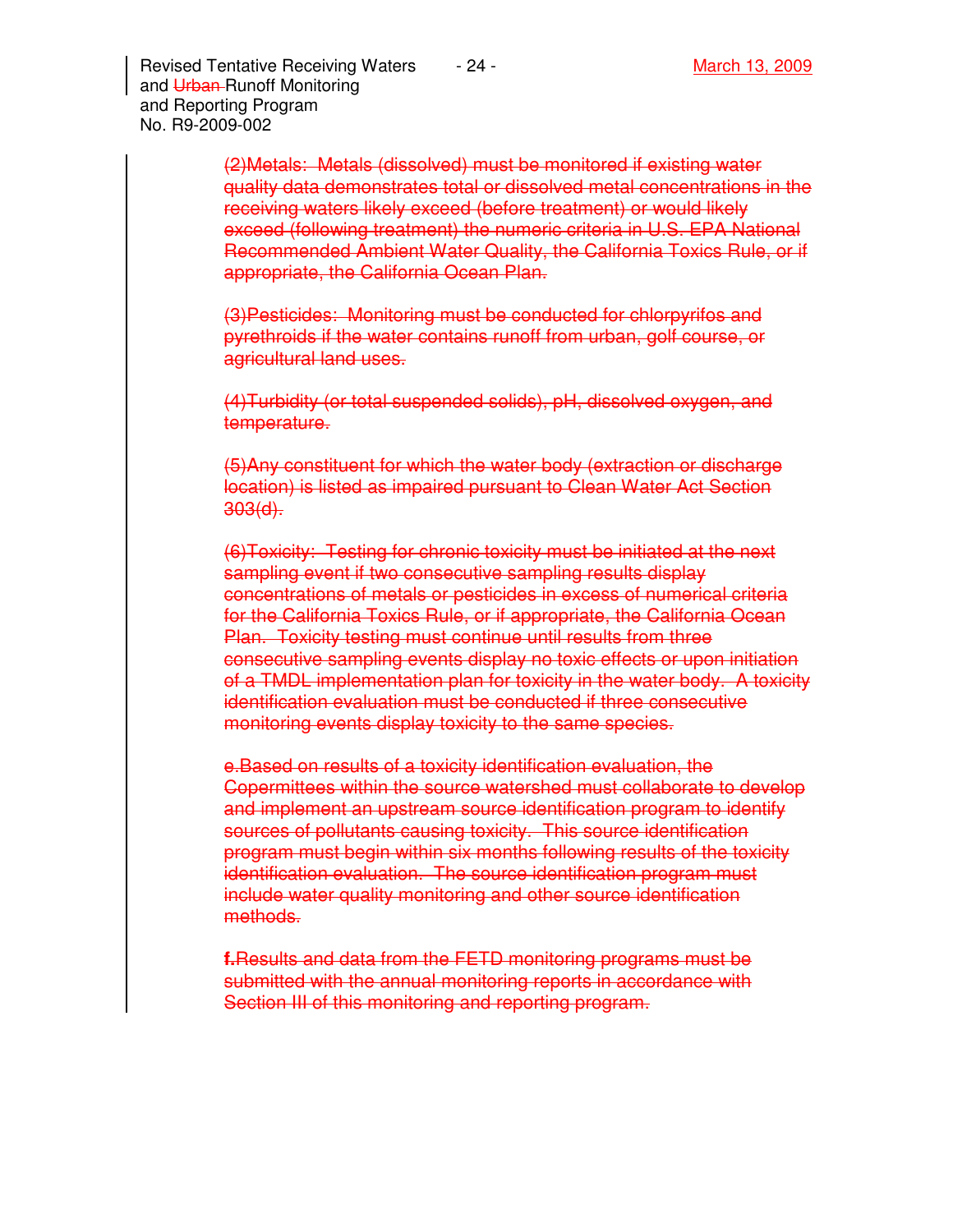Revised Tentative Receiving Waters  $\overline{a}$  - 25 - March 13, 2009 and Urban-Runoff Monitoring and Reporting Program No. R9-2009-002

5.3. Stormwater Monitoring Coalition Regional Monitoring of Southern California's Coastal Watersheds:

The Copermittees must implement the monitoring program developed by the Stormwater Monitoring Coalition for Regional Monitoring of the Southern California's Coastal Watersheds within the San Juan Hydrologic Unit. Each Copermittee must evaluate the results of the monitoring program within and downstream of its jurisdiction and integrate the results into program assessments and modifications.

4. Sediment Toxicity Study

Copermittees must develop, submit to the Regional Board for review, and implement an approved special study which will investigate the toxicity of sediment in urban streams. The Study must be submitted within 24 months of adoption of Order R9-2009-002. After Regional Board review, the Sediment Toxicity Study must be implemented in conjunction with the Urban Stream Bioassesment Monitoring and, at a minimum, contain the following:

- a. Locations: At a minimum, 4 bioassessment locations must be sampled, including 1 reference site.
- b. Frequency: At a minimum, sampling must occur once per year at each site for at least 2 years. Sampling must be done in conjunction with the bioassessment sampling required under Section II.A.2 of the Monitoring and Reporting Program of this Order.
- c. Parameters/Methods: At a minimum, sediment toxicity analysis shall include the measurement of metals, pyrethroids and organochlorine pesticides. Analysis must include estimates of bioavailability based upon sediment grain size, organic carbon and receiving water temperature. Acute and chronic toxicity testing must be done using Hyalella azteca in accordance with Table 2.
- d. Results: Results and a Discussion shall be included in the Monitoring Annual Report. The Discussion must include an assessment of the relationship between observed IBI scores under Section II.A.2 and all variables measured.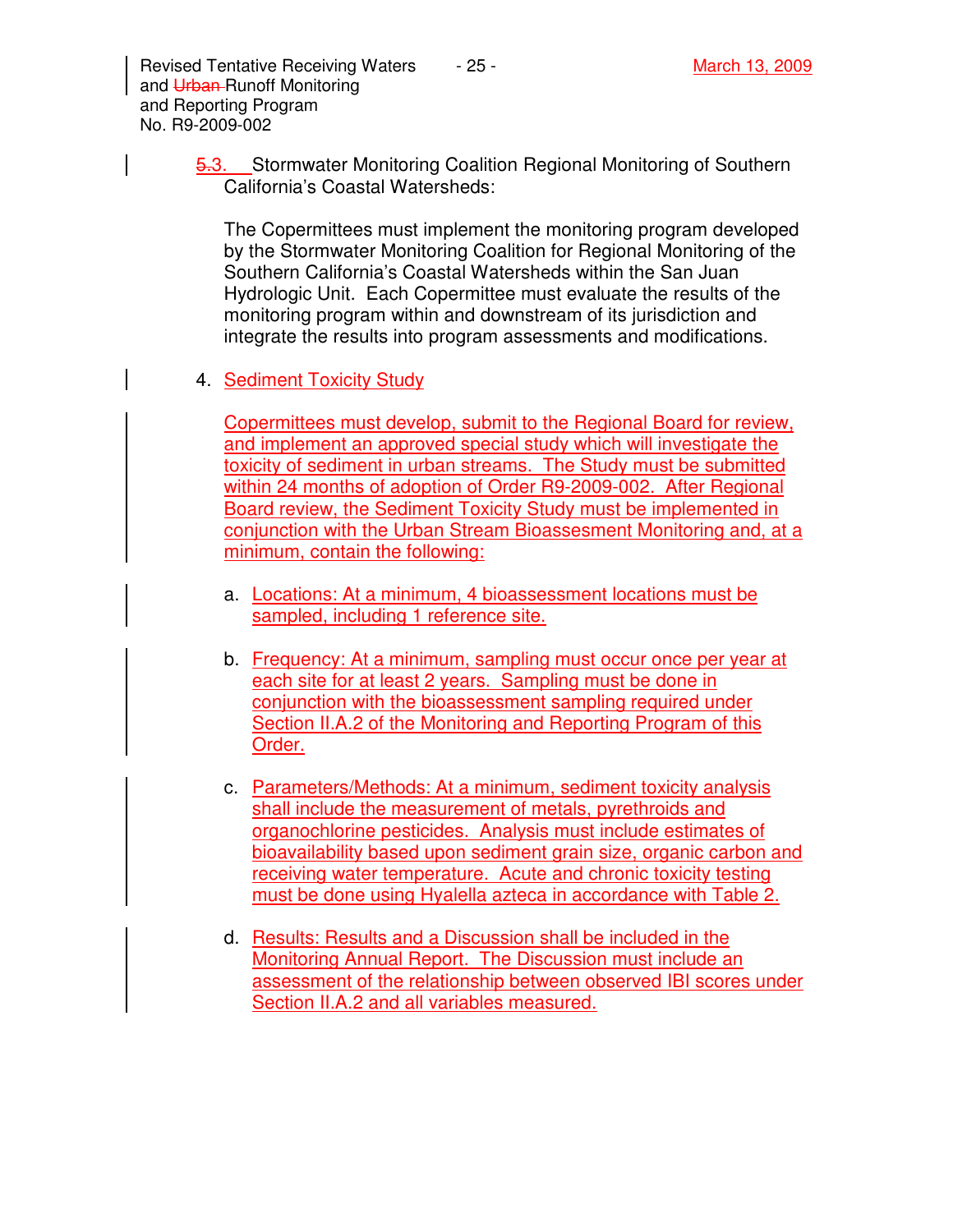Revised Tentative Receiving Waters  $\overline{a}$  - 26 - March 13, 2009 and Urban-Runoff Monitoring and Reporting Program No. R9-2009-002

### 5. Trash and Litter Impairment Investigation

Copermittees must develop and implement a special investigation beginning no later than 2 years following the adoption of this Order to assess trash (including litter) as a pollutant within receiving waters on a watershed based scale. Litter is defined in California Government Code 68055.1g as "litter means all improperly discarded waste material, including, but not limited to, convenience food, beverage, and other product packages or container constructed of steel, aluminum, glass, paper, plastic and other natural and synthetic ,materials, thrown or deposited on lands and waters of the state, but not including the properly discarded waste of the primary processing of agriculture, mining, logging, sawmilling, or manufacturing." A lead Copermittee may be selected for each watershed, and will be responsible for the following:

- a. Locations: The lead Copermittee will identify suitable sampling locations within each watershed.
- b. Frequency: Trash at each location shall be monitored a minimum of twice during the wet season following a qualified monitoring storm event (minimum of 0.1 inches preceded by 72 hours of dry weather) and twice during the dry season.
- c. Protocol: The lead Copermittee for each watershed shall use the Final Monitoring Workplan for the Assessment of Trash in San Diego County Watersheds and A Rapid Trash Assessment Method Applied to Waters of the San Francisco Bay Region to develop a monitoring protocol for each Watershed. The draft monitoring protocol, including sampling locations and frequency, shall be submitted to the Regional Board for review no later than 365 days following the adoption of this Order. Although sampling must occur on a watershed basis, a County-wide protocol may be developed that incorporates each individual watershed.
- d. Results and Discussion from the Trash and Litter Impairment Study shall be included in the Monitoring Annual Report.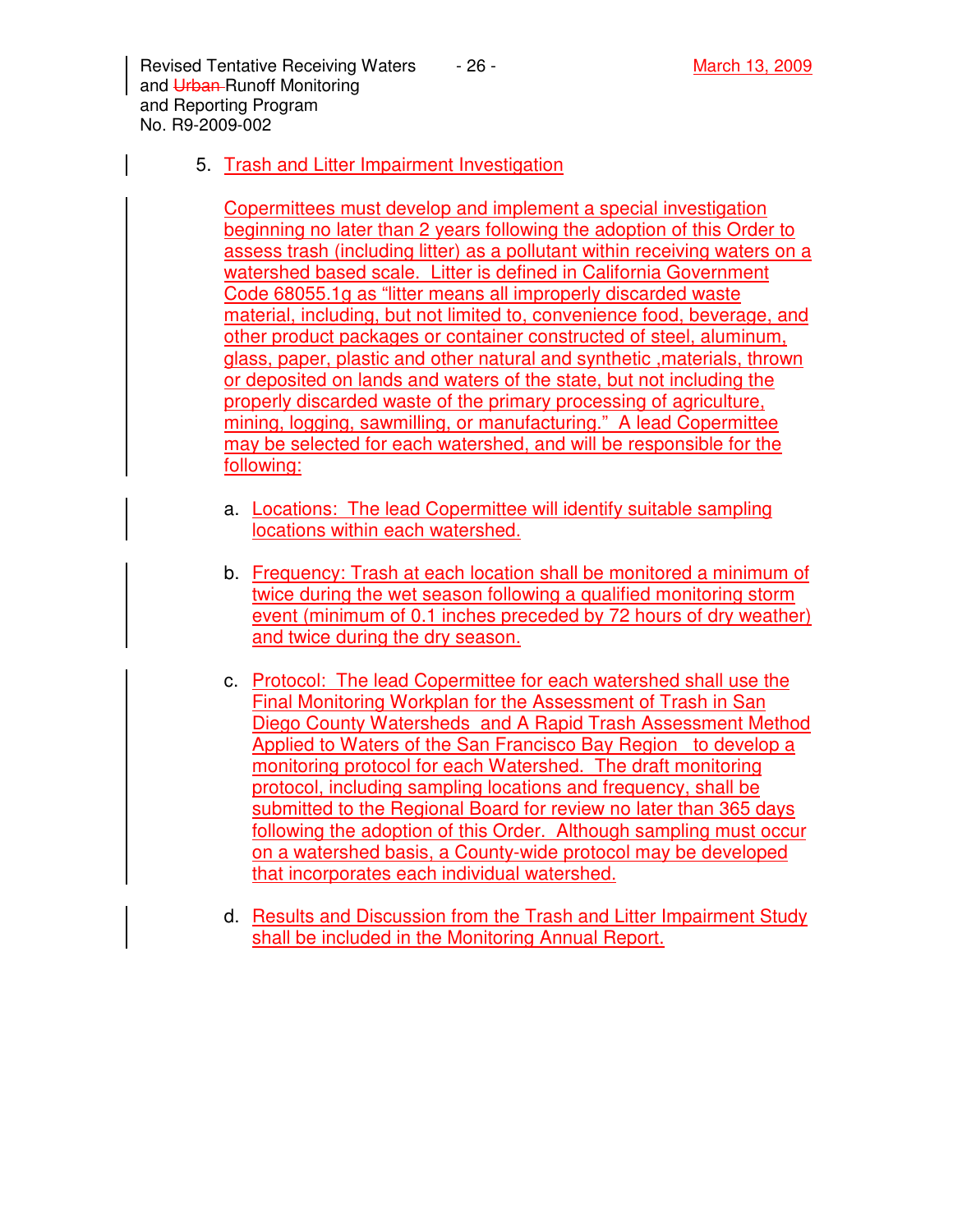Revised Tentative Receiving Waters  $\overline{a}$  - 27 - March 13, 2009 and Urban-Runoff Monitoring and Reporting Program No. R9-2009-002

# **E. Monitoring Provisions**

All monitoring activities must meet the following requirements:

- 1. Where procedures are not otherwise specified in this Receiving Waters Monitoring and Reporting Program (e.g., Dry Weather Field Screening and Analytical Monitoring), sampling, analysis and quality assurance/quality control must be conducted in accordance with the Quality Assurance Management Plan (QAMP) for the State of California's Surface Water Ambient Monitoring Program (SWAMP), adopted by the State Water Resources Control Board (SWRCB).
- 2. Samples and measurements taken for the purpose of monitoring must be representative of the monitored activity [40 CFR 122.41(j)(1)].
- 3. The Copermittees must retain records of all monitoring information, including all calibration and maintenance of monitoring instrumentation, copies of all reports required by this Order, and records of all data used to complete the Report of Waste Discharge and application for this Order, for a period of at least five (5) years from the date of the sample, measurement, report, or application. This period may be extended by request of the Regional Board or USEPA at any time and must be extended during the course of any unresolved litigation regarding this discharge.  $[40 \text{ CFR } 122.41(j)(2), \text{ CWC section } 13383(a)]$
- 4. Records of monitoring information must include [40 CFR 122.41(j)(3)]:
	- a. The date, exact place, and time of sampling or measurements;
	- b. The individual(s) who performed the sampling or measurements;
	- c. The date(s) analyses were performed;
	- d. The individual(s) who performed the analyses;
	- e. The analytical techniques or methods used; and
	- f. The results of such analyses.
- 5. All sampling, sample preservation, and analyses must be conducted according to test procedures approved under 40 CFR part 136, unless other test procedures have been specified in this Receiving Waters Monitoring and Reporting Program or approved by the Executive Officer [40 CFR 122.41(j)(4)].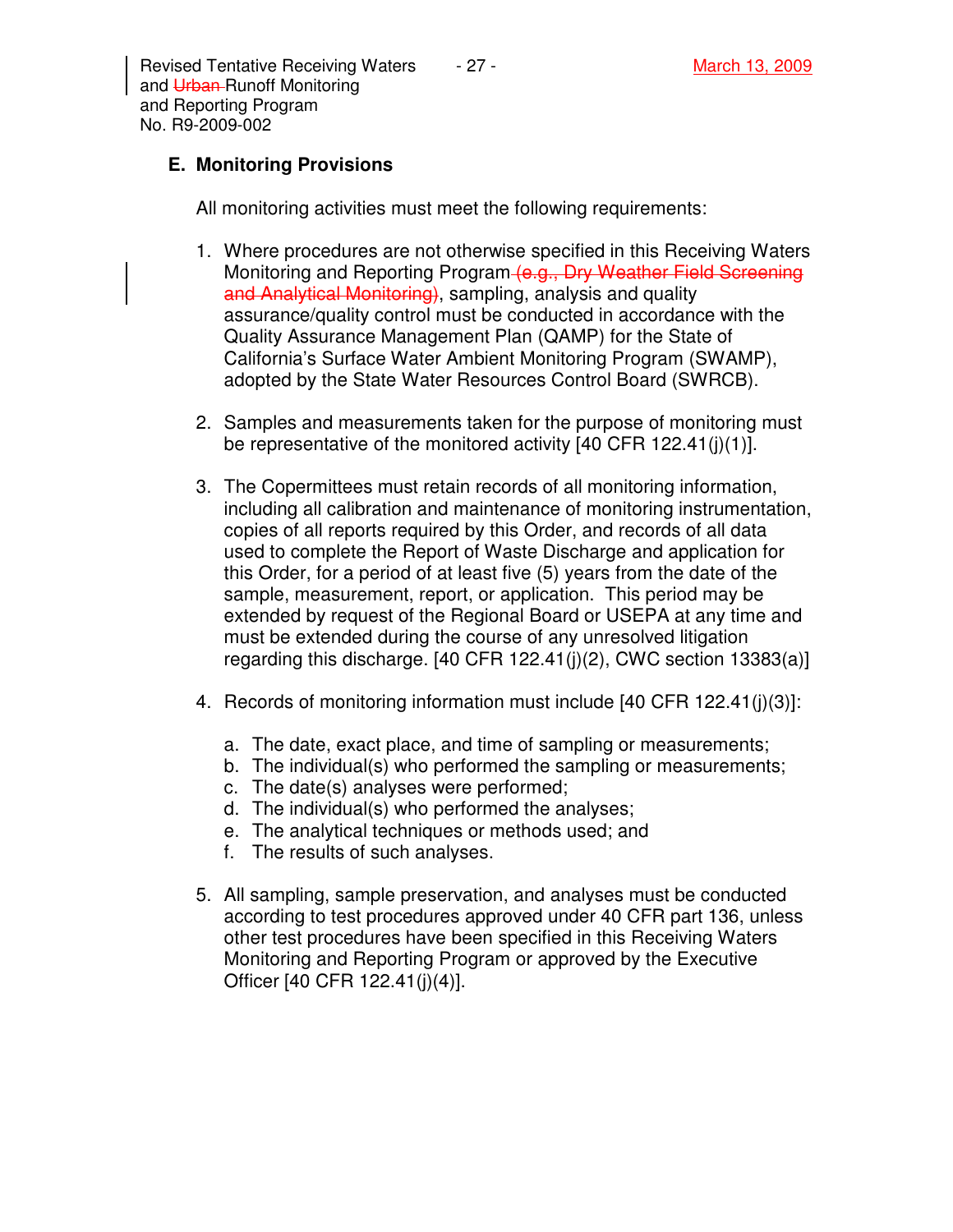Revised Tentative Receiving Waters  $\overline{a}$  - 28 - March 13, 2009 and Urban-Runoff Monitoring and Reporting Program No. R9-2009-002

- 6. The CWA provides that any person who falsifies, tampers with, or knowingly renders inaccurate any monitoring device or method required to be maintained under this Order must, upon conviction, be punished by a fine of not more than \$10,000, or by imprisonment for not more than two years, or both. If a conviction of a person is for a violation committed after a first conviction of such person under this paragraph, punishment is a fine of not more than \$20,000 per day of violation, or by imprisonment of not more than four years, or both. [40 CFR 122.41(j)(5)]
- 7. Calculations for all limitations which require averaging of measurements must utilize an arithmetic mean unless otherwise specified in this Receiving Waters Monitoring and Reporting Program. [40 CFR 122.41(l)(4)(iii)]
- 8. All chemical, bacteriological, and toxicity analyses must be conducted at a laboratory certified for such analyses by the California Department of Health Services or a laboratory approved by the Executive Officer.
- 9. For priority toxic pollutants that are identified in the California Toxics Rule (CTR) (65 Fed. Reg. 31682), the Copermittees must instruct its laboratories to establish calibration standards that are equivalent to or lower than the Minimum Levels (MLs) published in Appendix 4 of the Policy for Implementation of Toxics Standards for Inland Surface Waters, Enclosed Bays, and Estuaries of California (SIP). If a Copermittee can demonstrate that a particular ML is not attainable, in accordance with procedures set forth in 40 CFR 136, the lowest quantifiable concentration of the lowest calibration standard analyzed by a specific analytical procedure (assuming that all the method specified sample weights, volumes, and processing steps have been followed) may be used instead of the ML listed in Appendix 4 of the SIP. The Copermittee must submit documentation from the laboratory to the Regional Board for approval prior to raising the ML for any priority toxic pollutant.
- 10. The Regional Board Executive Officer or the Regional Board may make revisions to this Receiving Waters and Urban-Runoff Monitoring and Reporting Program at any time during the term of Order No. R9-2008-0012009-002 and may include a reduction or increase in the number of parameters to be monitored, locations monitored, the frequency of monitoring, or the number and size of samples collected.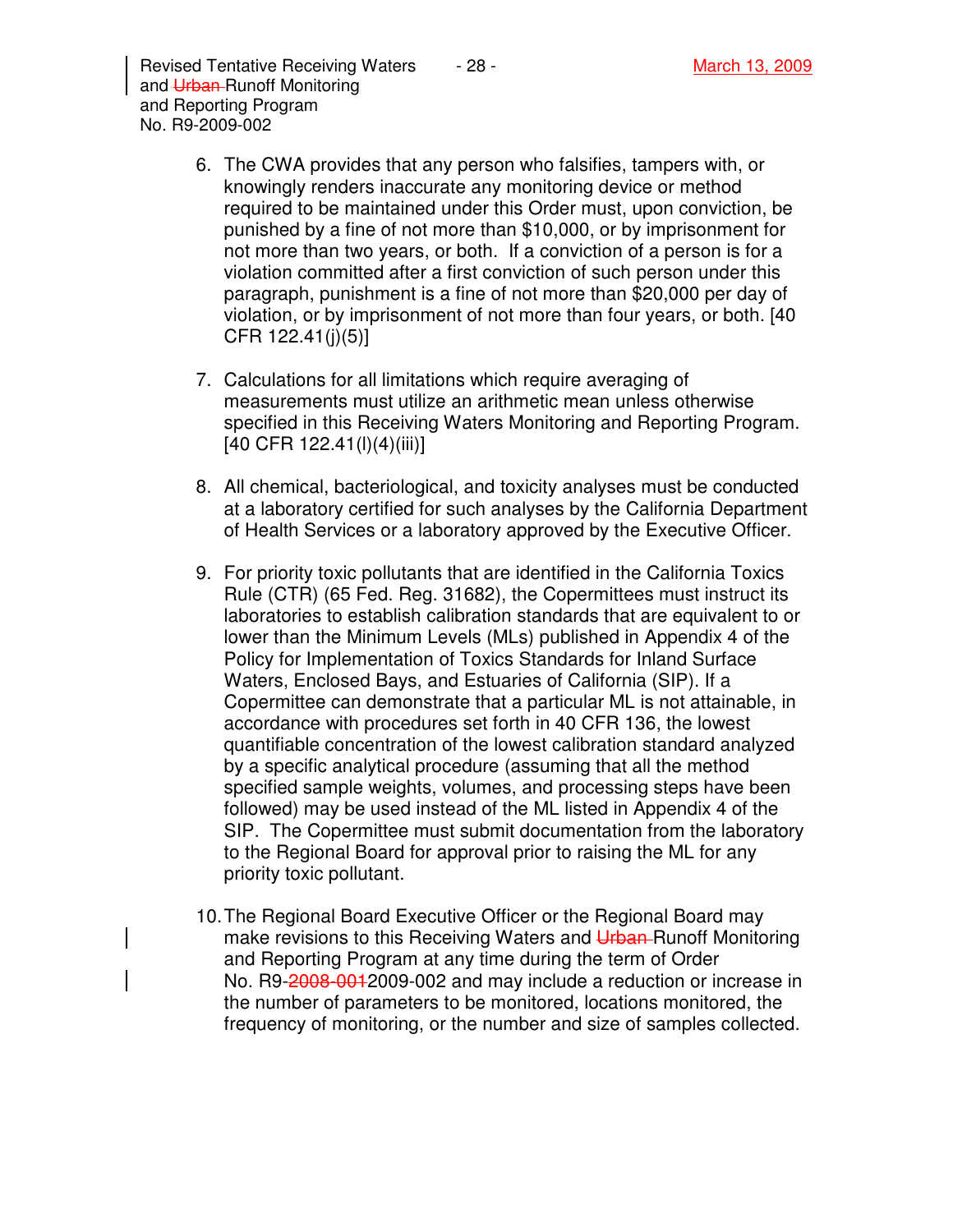Revised Tentative Receiving Waters  $\overline{a}$  - 29 - March 13, 2009 and Urban-Runoff Monitoring and Reporting Program No. R9-2009-002

- 11. The Clean Water Act provides that any person who knowingly makes any false statement, representation, or certification in any record or other document submitted or required to be maintained under this permit, including monitoring reports or reports of compliance or noncompliance must, upon conviction, be punished by a fine of not more than \$10,000 per violation, or by imprisonment for not more than six months per violation, or by both. [40 CFR 122.41(k)(2)]
- 12. Monitoring must be conducted according the USEPA test procedures approved under 40 CFR 136, "Guidelines Establishing Test Procedures for Analysis of Pollutants under the Clean Water Act" as amended, unless other test procedures have been specified in this Receiving Waters and Urban-Runoff Monitoring and Reporting Program, in Order No. R9-2008-001-2009-002, or by the Executive Officer.
- 13. If the discharger monitors any pollutant more frequently than required by the permit using test procedures approved under 40 CFR part 136, unless otherwise specified in the Order, the results of this monitoring must be included in the calculation and reporting of the data submitted in the reports requested by the Regional Board. [40 CFR 122.41(l)(4)(ii)]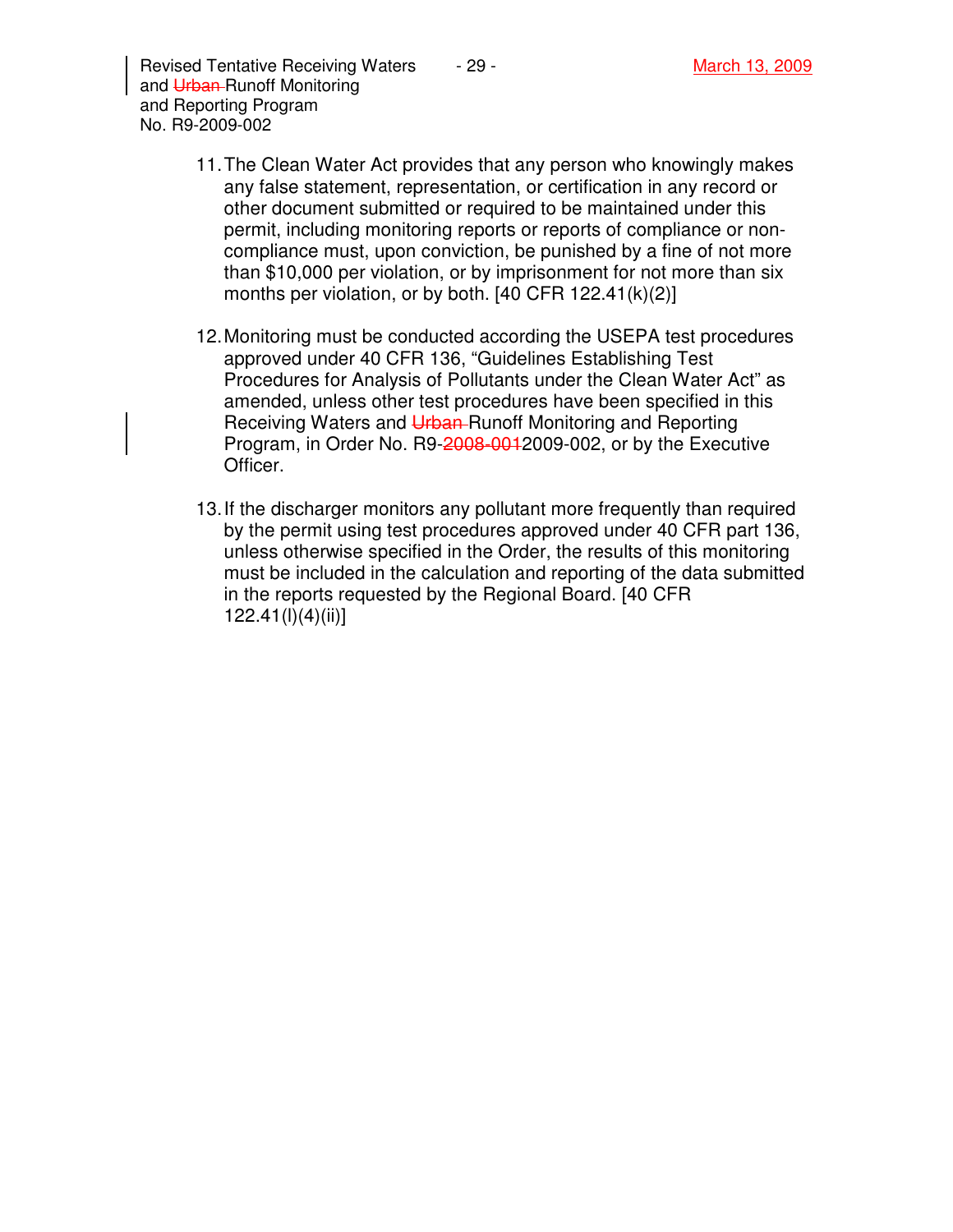Revised Tentative Receiving Waters  $\qquad 30 -$  March 13, 2009 and Urban-Runoff Monitoring and Reporting Program No. R9-2009-002

# **III. REPORTING PROGRAM**

## **A. Monitoring Reporting**

1. Planned Monitoring Program: The Principal Copermittee must submit a description of the Receiving Waters and Urban-Runoff Monitoring Program to be implemented for every monitoring year. The submittals must begin on September 1, 20089, and continue every year thereafter. The submittals must describe all monitoring to be conducted during the upcoming monitoring year. For example, the September 1, 20089 submittal must describe the monitoring to be conducted from

October 1, 20089 through September 30, 200910.

If the Copermittees participate in Bight '08, their submittal for the 2008- 2009 monitoring year must describe the monitoring to be conducted for Bight '08 and exhibit how the monitoring will result in collection and analysis of data useful in addressing the goals and management questions of the Receiving Waters and Urban Runoff Monitoring Program.

- 2. Monitoring Annual Report: The Principal Copermittee must submit the Receiving Waters and Urban-Runoff Monitoring Annual Report to the Regional Board on AprilOctober 1 of each year, beginning on AprilOctober 1, 200910. Receiving Waters and Urban-Runoff Monitoring Annual Reports must meet the following requirements:
	- a. Annual monitoring reports must include the data/results, methods of evaluating the data, graphical summaries of the data, and an explanation/discussion of the data for each monitoring program component.
	- b. Annual monitoring reports must include a watershed-based analysis of the findings of each monitoring program component. Each watershed-based analysis must include:
		- (1) Identification and prioritization of water quality problems within each watershed.
		- (2) Identification and description of the nature and magnitude of potential sources of the water quality problems within each watershed.
		- (3) Exhibition of pollutant load and concentration increases or decreases at each mass loading and temporary watershed assessment station.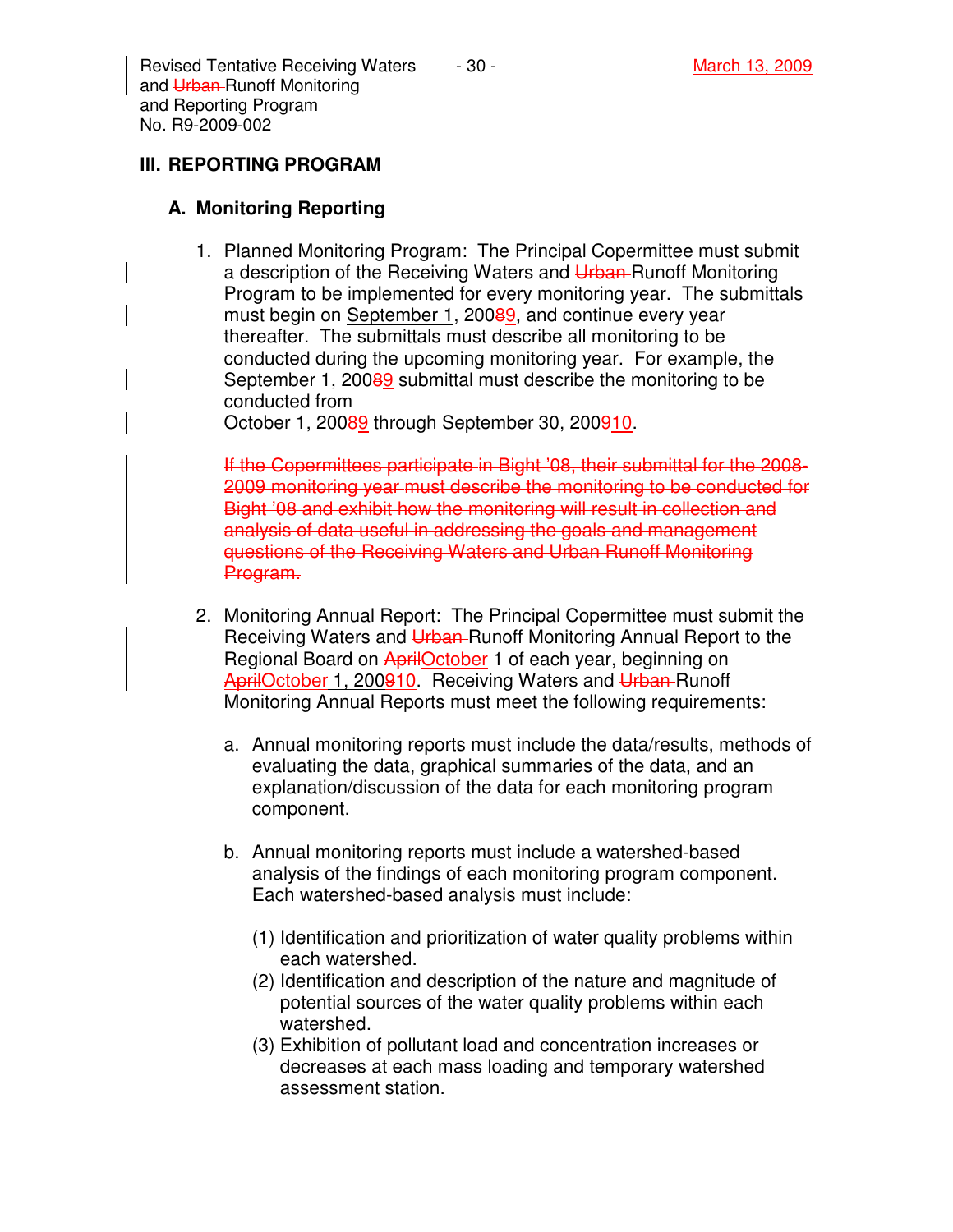Revised Tentative Receiving Waters  $\overline{a}$  - 31 - March 13, 2009 and Urban-Runoff Monitoring and Reporting Program No. R9-2009-002

- (4) Evaluation of pollutant loads and concentrations at mass loading and temporary watershed assessment stations with respect to land use, population, sources, and other characteristics of watersheds using tools such as multiple linear regression, factor analysis, and cluster analysis.
- (5) Identification of links between source activities/conditions and observed receiving water impacts.
- (6) Identification of recommended future monitoring to identify and address sources of water quality problems.
- (7) Results and discussion of any TIE conducted, together with actions that will be implemented to reduce the discharge of pollutants and abate the sources causing the toxicity.
- c. Aliso Creek Bacteria Investigation: Annual monitoring reports for the Aliso Creek Bacteria Investigation must contain the following information:
	- (1) Water quality data and assessment. The report must contain all data collected and an assessment of compliance with applicable water quality standards for each monitoring station;
	- (2) Program Assessment. A description and assessment of each municipality's program implemented within the high-priority storm drain locations to reduce storm water discharges of indicator fecal bacteria/pathogens. Water quality monitoring alone is not sufficient to assess progress of the municipal programs. Municipalities must demonstrate each year that their programs are effective and resulting in a reduction of bacteria sources.
		- (a) For structural and nonstructural management practices implemented, the assessment must contain a description of the practice, capital and maintenance costs, expectations for effectiveness, date implemented, and any observed results.
		- (b) For structural and nonstructural management practices implemented, the assessment must contain a description of the practice, capital and maintenance costs, expectations for effectiveness, date implemented, and any observed results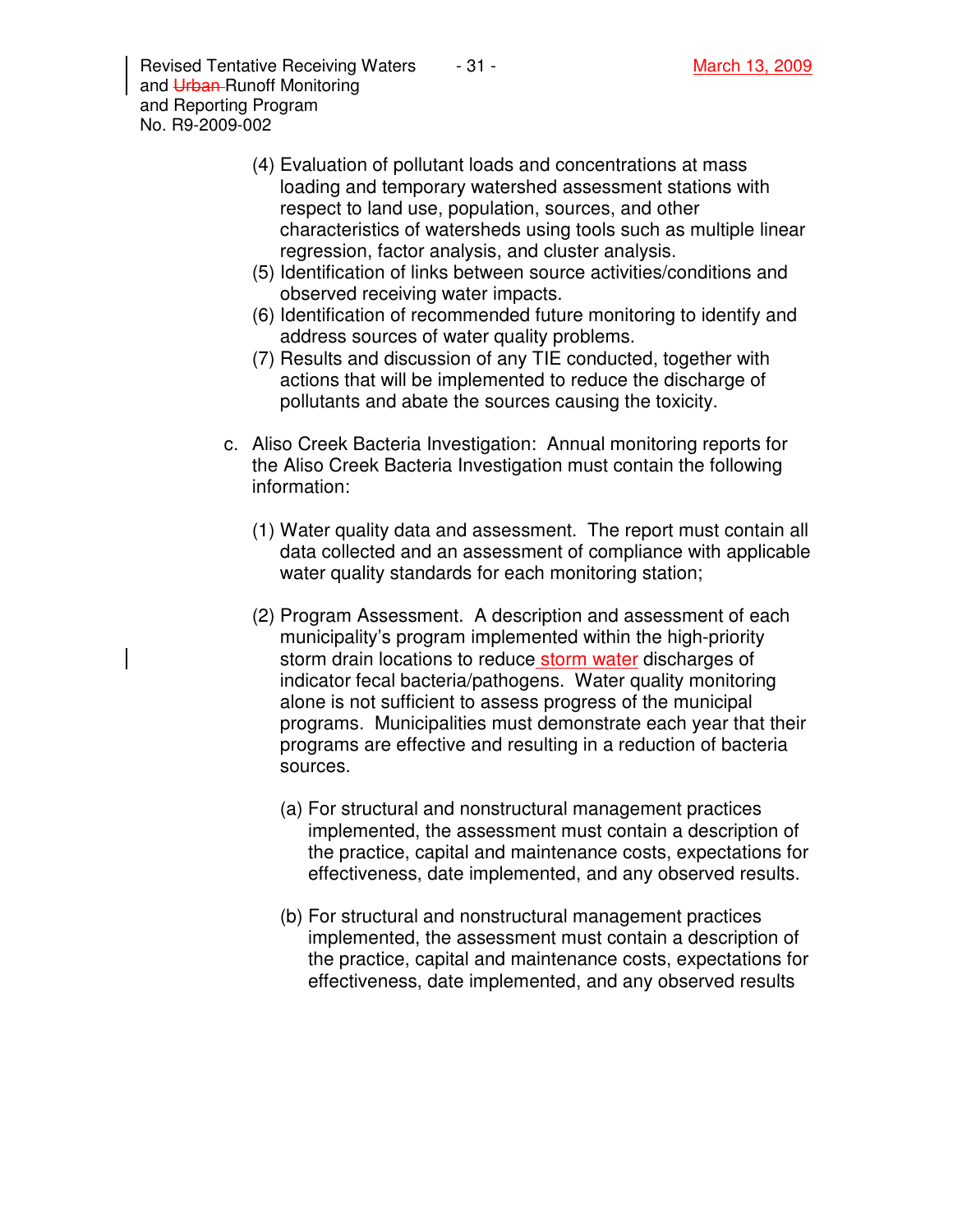- e. Annual monitoring reports must identify how each of the goals listed in section I.A of this Receiving Waters Monitoring and Reporting Program has been addressed by the Copermittees' monitoring.
- f. Annual monitoring reports must include identification and analysis of any long-term trends in storm water or receiving water quality. Trend analysis must use nonparametric approaches, such as the Mann-Kendall test, including exogenous variables in a multiple regression model, and/or using a seasonal nonparametric trend model, where applicable.
- g. Annual monitoring reports must provide an estimation of total pollutant loads (wet weather loads plus dry weather loads) due to urban-runoff for each of the watersheds specified in Table 3 of Order No. R9-2009-002.
- h. Annual monitoring reports must, for each monitoring program component listed above, include an assessment of compliance with applicable water quality standards.
- i. Annual monitoring reports must describe monitoring station locations by latitude and longitude coordinates, frequency of sampling, quality assurance/quality control procedures, and sampling and analysis protocols.
- j. Annual monitoring reports must use a standard report format and must include the following:
	- (1) A stand alone comprehensive executive summary addressing all sections of the monitoring report;
	- (2) Comprehensive interpretations and conclusions; and
	- (3) Recommendations for future actions.
- k. All monitoring reports submitted to the Principal Copermittee or the Regional Board must contain the certified perjury statement described in Attachment B of this Order No. R9-2009-002.